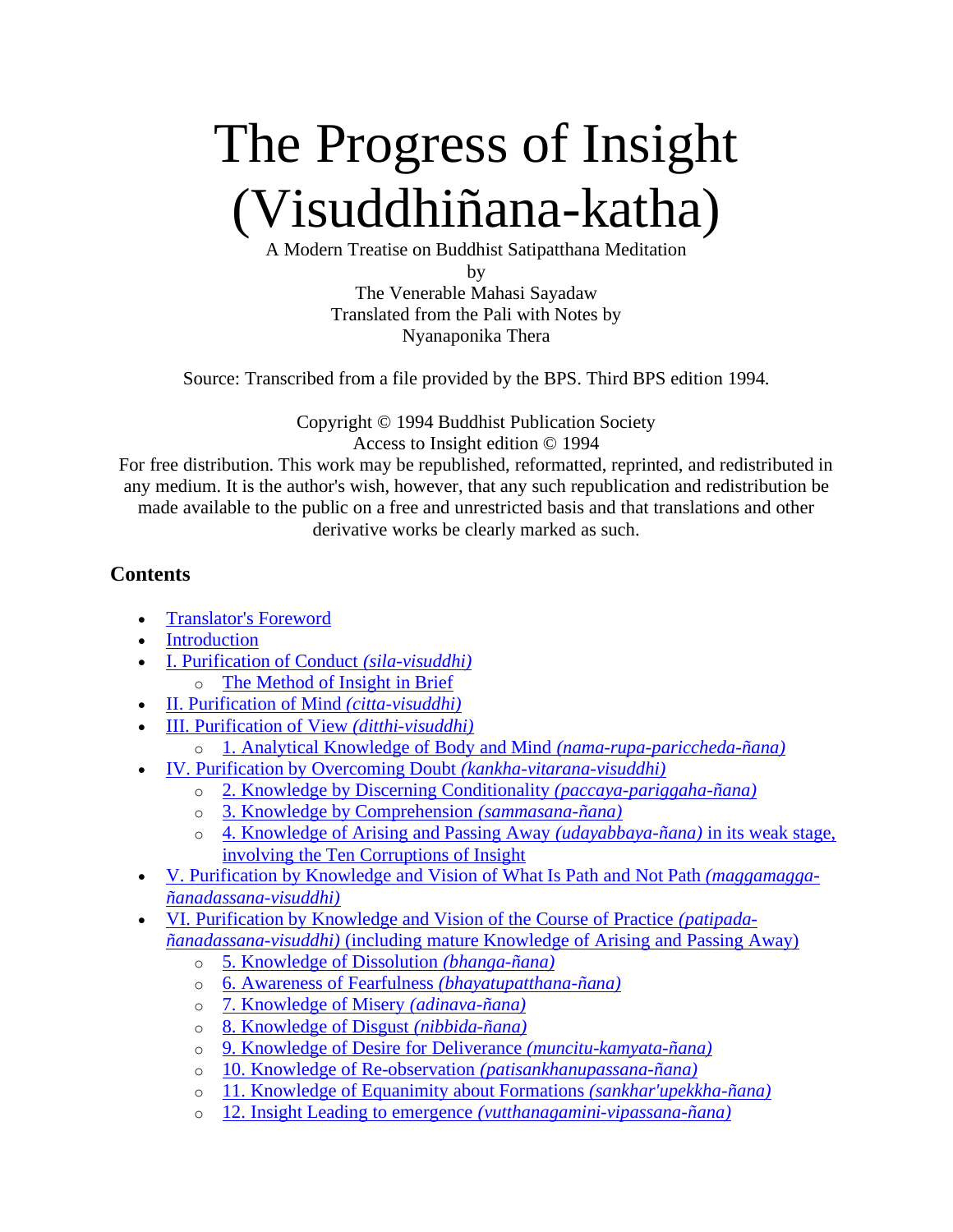- o [13. Knowledge of Adaptation](http://www.accesstoinsight.org/lib/authors/mahasi/progress.html#ch6.13) *(anuloma-ñana)*
- o [14. Maturity Knowledge](http://www.accesstoinsight.org/lib/authors/mahasi/progress.html#ch6.14) *(gotrabhu-ñana)*
- [VII. Purification by Knowledge and Vision](http://www.accesstoinsight.org/lib/authors/mahasi/progress.html#ch7) *(ñanadassana-visuddhi)*
	- o [15. Path Knowledge](http://www.accesstoinsight.org/lib/authors/mahasi/progress.html#ch7.15) *(magga-ñana)*
	- o [16. Fruition Knowledge](http://www.accesstoinsight.org/lib/authors/mahasi/progress.html#ch7.16) *(phala-ñana)*
	- o [17. Knowledge of Reviewing](http://www.accesstoinsight.org/lib/authors/mahasi/progress.html#ch7.17) *(paccavekkhana-ñana)*
	- o [18. Attainment of Fruition](http://www.accesstoinsight.org/lib/authors/mahasi/progress.html#ch7.18) *(phalasamapatti)*
	- o [19. The Higher Paths and Fruitions](http://www.accesstoinsight.org/lib/authors/mahasi/progress.html#ch7.19)
- [Conclusion](http://www.accesstoinsight.org/lib/authors/mahasi/progress.html#con)
- [Notes](http://www.accesstoinsight.org/lib/authors/mahasi/progress.html#notes)
- [The Venerable Mahasi Sayadaw](http://www.accesstoinsight.org/lib/authors/mahasi/progress.html#ven)

#### Translator's Foreword

To present to the reading public a treatise on Buddhist meditation needs no word of apology today. In wide circles of the West, Buddhist meditation is no longer regarded as a matter of purely academic or exotic interest. Under the stress and complexity of modern life the need for mental and spiritual regeneration is now widely felt, and in the field of the mind's methodical development the value of Buddhist meditation has been recognized and tested by many.

It is, in particular, the Buddha's Way of Mindfulness *(satipatthana)* that has been found invaluable because it is adaptable to, and beneficial in, widely different conditions of life. The present treatise is based on this method of cultivating mindfulness and awareness, which ultimately aims at the mind's final liberation from greed, hatred, and delusion.

The author of this treatise, the Venerable Mahasi Sayadaw (U Sobhana Mahathera), is a Buddhist monk of contemporary Burma and an eminent meditation master. A brief sketch of his life is included in this volume. The path of meditation described in these pages was, and still is, taught by him in his meditation center called Thathana Yeiktha, in Rangoon, and is also set forth in his lectures and books in the Burmese language.

The framework of the treatise is provided by the classical "seven stages of purification" *(sattavisuddhi),* just as in Acariya Buddhaghosa's famous *Visuddhimagga.* On gradually reaching these stages, various phases of insight knowledge *(ñana)* are developed, leading on to the stages of ultimate liberation. The approach followed is that of "bare insight" *(sukkha-vipassana)* where, by direct observation, one's own bodily and mental processes are seen with increasing clarity as being impermanent, liable to suffering, and without a self or soul. The meditational practice begins with a few selected subjects of body-contemplation, which are retained up to the very end of the road. With the gradually increasing strength of mindfulness and concentration the range widens and the vision deepens until the insight knowledges unfold themselves in due order, as a natural outcome of the practice. This approach to the ultimate goal of Buddhist meditation is called *bare insight* because insight into the three characteristics of existence is made use of exclusively here, dispensing with the prior development of full concentrative absorption *(jhana).* Nevertheless, and it hardly needs mention, here too a high degree of mental concentration is required for perseverance in the practice, for attaining to insight knowledge, and for reaping its fruits.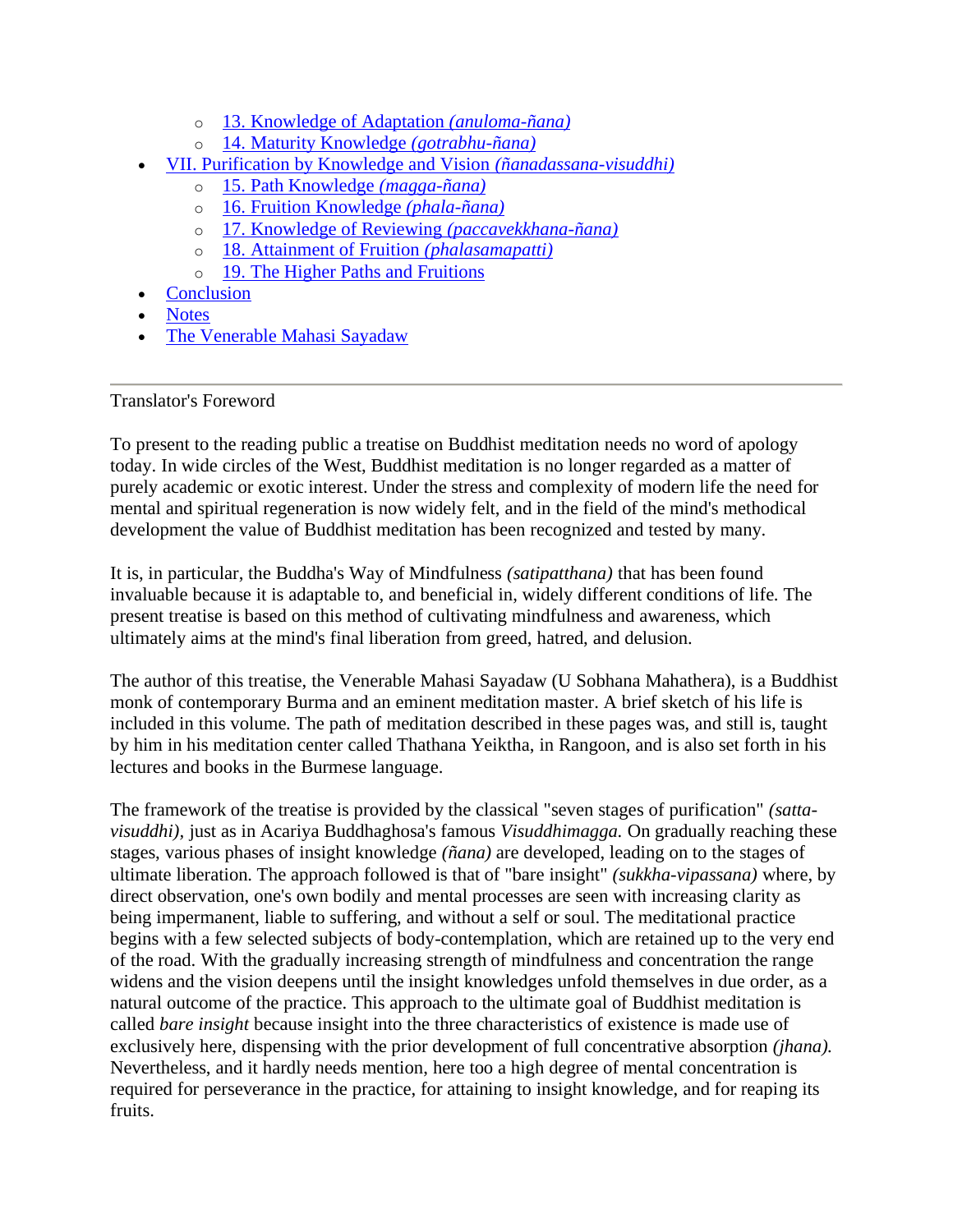As stated in the treatise itself (p.5), it is not the author's purpose to give a detailed introduction to the practice for the use of beginners. The foremost concern in this work is with a stage where, after diligent preliminary practice, the insight knowledges have begun to emerge, leading up to the highest crest of spiritual achievement, arahantship. Of the basic exercises, the treatise gives only a brief indication, at the beginning of Chapter I. Detailed instruction about these may be gathered by the student from the author's *Practical Insight Meditation* or the translator's book *The Heart of Buddhist Meditation.* Also a knowledge of the Buddha's original "Discourse on the Foundations of Mindfulness" (Satipatthana Sutta) will be indispensable.

This treatise was first written in the Burmese language and later, in 1950, a Pali version of it was composed by the author. As the treatise deals chiefly with the advanced stages of the practice, it was originally not intended for publication. Handwritten or typed copies of the Burmese or Pali version were given only to those who, with some measure of success, had concluded a strict course of practice at the meditation center. For the use of meditators from foreign countries, only a few cyclostyled sheets in English, briefly describing the phases of insight knowledge, were issued instead of the treatise itself. This was done to enable the meditator to identify his personal experience with one or other of the stages described, so that he might direct his further progress accordingly, without being diverted or misled by any secondary phenomena that may have appeared during his practice.

In 1954 the Venerable Author agreed to a printed edition of the Pali version in Burmese script, and after this first publication he also permitted, at the translator's request, the issue of an English version. He had the great kindness to go carefully through the draft translation and the Notes, with the linguistic help of an experienced Burmese lay meditator, U Pe Thin, who for many years had ably served as an interpreter for meditators from foreign countries. The translator's gratitude is due to both his Venerable Meditation Master, the author, and to U Pe Thin.

— Nyanaponika Thera Forest Hermitage Kandy, Ceylon, On the Full-moon Day of June (Poson) 1965.

#### Introduction

*Homage to the Blessed One, the Worthy One, the Fully Enlightened One* Homage to Him, the Great Omniscient Sage, Who spread the net of rays of His Good Law! These rays of His Good Law — His very message true — Long may they shed their radiance o'er the world!

This treatise explains the progress of insight, 1 together with the corresponding stages of purification[.2](http://www.accesstoinsight.org/lib/authors/mahasi/progress.html#n-2) It has been written in brief for the benefit of meditators who have obtained distinctive results in their practice, so that they may more easily understand their experience. It is meant for those who, in their practice of insight, have taken up as their main subject either the tactile bodily process of motion[,3](http://www.accesstoinsight.org/lib/authors/mahasi/progress.html#n-3) evident in the rising and falling movement of the abdomen[,4](http://www.accesstoinsight.org/lib/authors/mahasi/progress.html#n-4) or the tactile bodily process based on three of the primary elements of matter  $\frac{5}{2}$  evident in the sensation of touch (bodily impact). It is meant for those who, by attending to these exercises, have gained progressive insight as well into the whole body-and-mind process arising at the six sense doors, 6 and have finally come to see the Dhamma, to attain to the Dhamma, to understand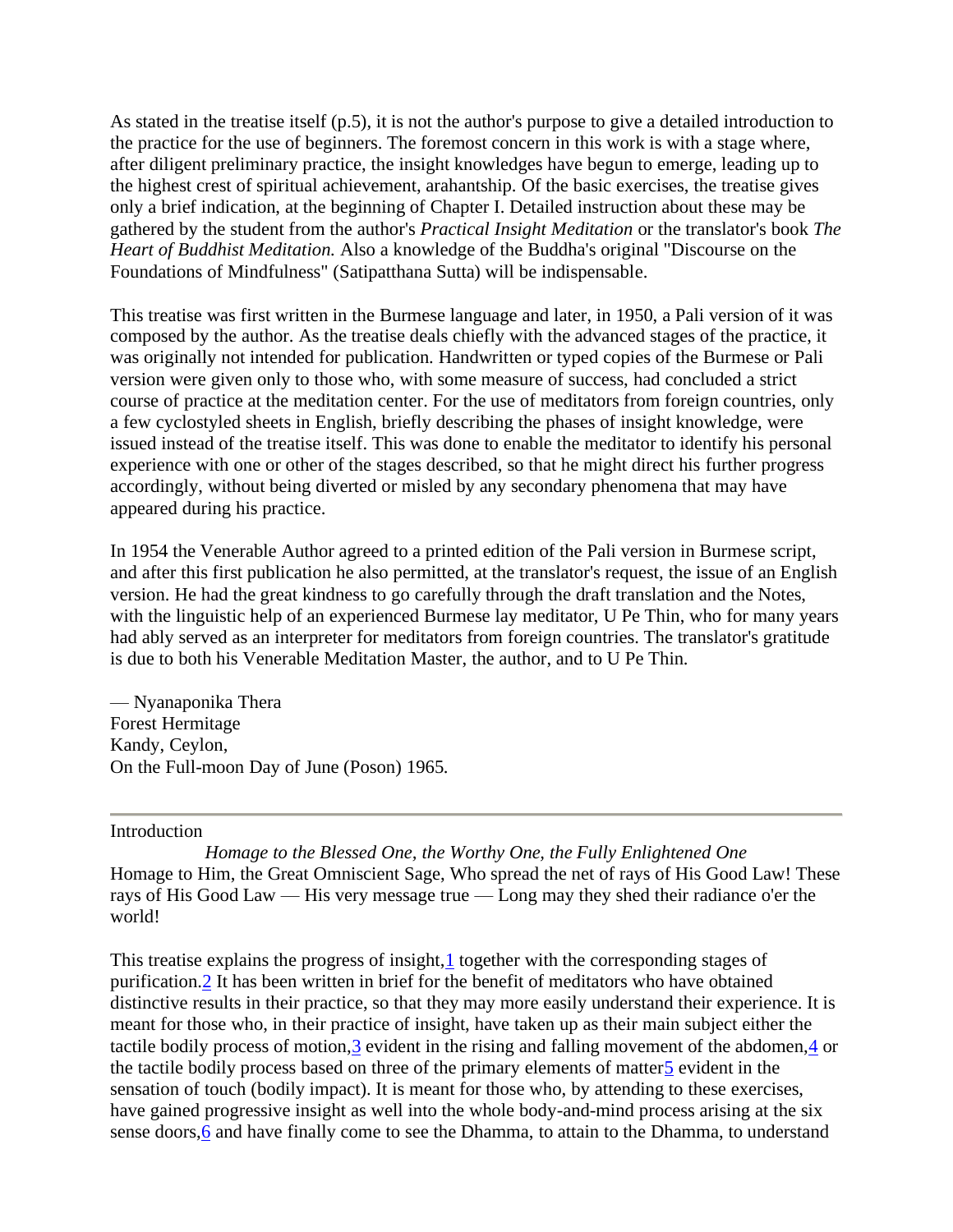the Dhamma, to penetrate the Dhamma, who have passed beyond doubt, freed themselves from uncertainty, obtained assurance, and achieved independence of others in the Master's dispensation[.7](http://www.accesstoinsight.org/lib/authors/mahasi/progress.html#n-7)

#### I. Purification of Conduct

Purification of conduct means here, in the case of male and female devotees *(upasakas* and *upasikas),* the acceptance of the precepts, and the proper guarding and protecting of their observance — whether it be the Five Precepts, the Eight Uposatha Precepts, or the Ten Precepts. $8$ 

In the case of bhikkhus, purification of conduct is the well-kept purity of the fourfold conduct incumbent upon monks, beginning with restraint according to the disciplinary rules of bhikkhus, called the Patimokkha. Of that fourfold conduct, the restraint according to the Patimokkha rules is of first importance, because only when that restraint is pure will one be able to accomplish the development of meditation[.9](http://www.accesstoinsight.org/lib/authors/mahasi/progress.html#n-9)

# **The Method of Insight in Brie[f](http://www.accesstoinsight.org/lib/authors/mahasi/progress.html#ch1)**

There are two kinds of meditation development, tranquillity *(samatha)* and insight *(vipassana).* A person who, of these two, has first developed tranquillity, and after having established himself in either access concentration or full concentration[,10](http://www.accesstoinsight.org/lib/authors/mahasi/progress.html#n-10) subsequently contemplates the five groups of grasping[,11](http://www.accesstoinsight.org/lib/authors/mahasi/progress.html#n-11) is called a *samatha-yanika,* "one who has tranquillity as his vehicle."

As to his method of attaining insight, the *Papañcasudani,* commenting on the Dhammadayada Sutta of the Majjhima Nikaya, says: "Herein, a certain person first produces access concentration or full concentration; this is tranquillity. He then applies insight to that concentration and to the mental states associated with it, seeing them as impermanent, etc.; this is insight." In the *Visuddhimagga,* too, it is said: "He whose vehicle is tranquillity should first emerge from any fine-material or immaterial jhana, except the base consisting of neither-perception-nor-nonperception, and he should then discern, according to characteristic, function, etc., the jhana factors consisting of applied thought, etc., and the mental states associated with them" *(Path of Purification,* XVIII,3).

He, however, who has neither produced access concentration nor full concentration, but from the very start applies insight to the five groups of grasping, is called *suddha-vipassana-yanika,*[12](http://www.accesstoinsight.org/lib/authors/mahasi/progress.html#n-12) "one who has pure insight as his vehicle." As to his method of attaining insight it is said in the same Commentary to the Dhammadayada Sutta: "There is another person, who even without having produced the aforesaid tranquillity, applies insight to the five groups of grasping, seeing them as impermanent, etc." In the *Visuddhimagga,* too, it is said thus: "One who has pure insight as his vehicle contemplates the four elements."

In the Susima-paribbajaka Sutta of the Nidanavagga Samyutta, too, it is said by the Buddha: "First arises the knowledge comprehending the actual happening of things *(dhammatthiti-ñana)* and afterwards arises the knowledge realizing Nibbana *(nibbane ñana)."*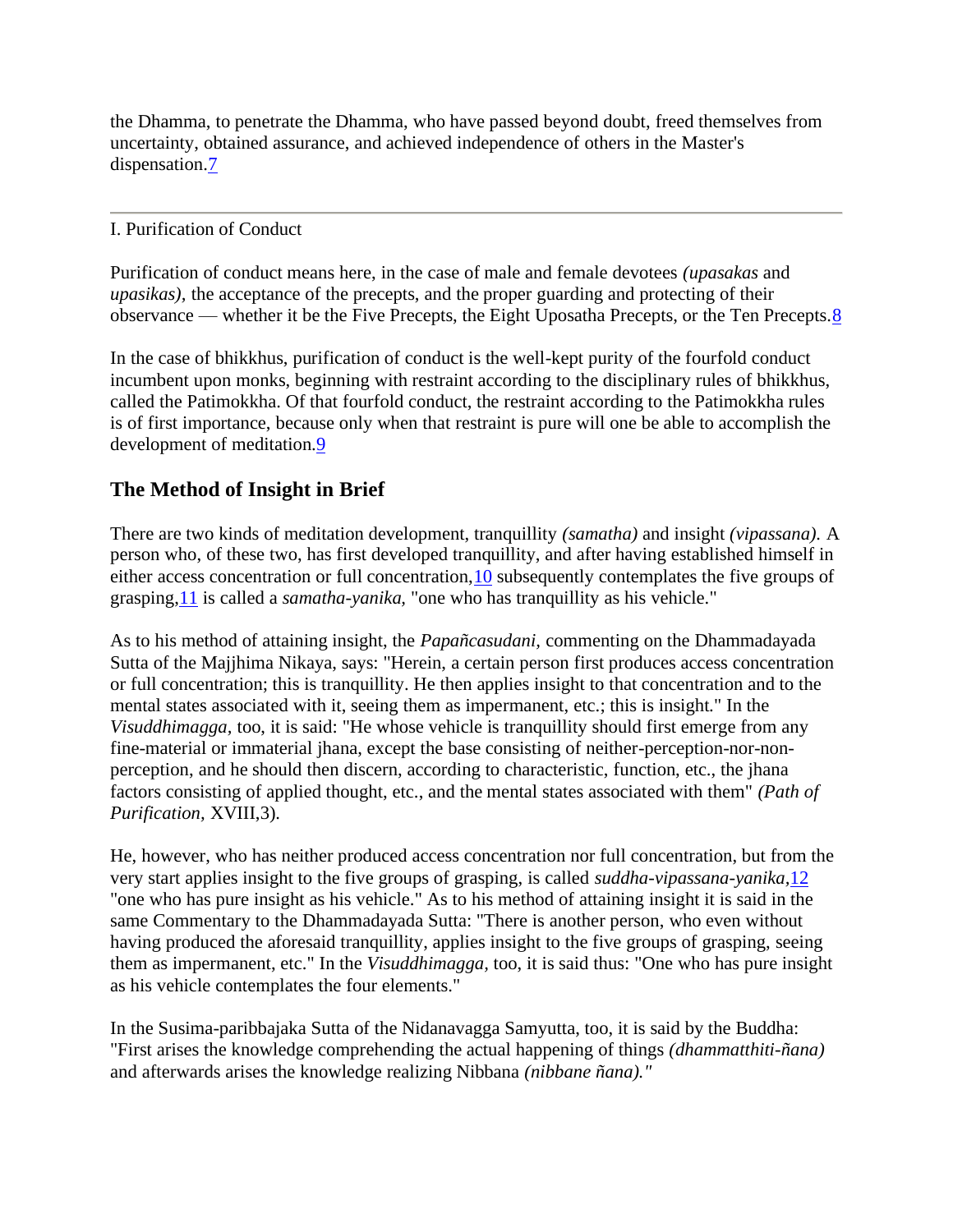When purification of conduct has been established, the meditator who has chosen pure insight as his vehicle should endeavor to contemplate the *body-and-mind (nama-rupa).* In doing so, he should contemplate, according to their characteristics[,13](http://www.accesstoinsight.org/lib/authors/mahasi/progress.html#n-13) the five groups of grasping, that is, the bodily and mental processes that become evident to him in his own life-continuity (at his own six sense doors)[.14](http://www.accesstoinsight.org/lib/authors/mahasi/progress.html#n-14)

Insight must, in fact, be developed by noticing[,15](http://www.accesstoinsight.org/lib/authors/mahasi/progress.html#n-15) according to their specific and general characteristics[,16](http://www.accesstoinsight.org/lib/authors/mahasi/progress.html#n-16) the bodily and mental processes that become evident at the six sense doors. At the beginning, however, it is difficult to follow and to notice clearly all bodily and mental processes that incessantly appear at the six sense doors. Therefore the meditator who is a beginner should first notice the perfectly distinct process of touch, perceived through the door of bodily sensitivity; because the *Visuddhimagga* says that in insight meditation one should take up what is distinct. When sitting, there occurs the bodily process of touch by way of the sitting posture and through touch sensitivity in the body. These processes of tactile sensitivity should be noticed as "Sitting \_ touching \_," and so forth, in due succession. Further, at the seated meditator's abdomen, the tactile process of bodily motion (that is, the wind, or vibratory, element) which has breathing as its condition, is perceptible continuously as the rise (expansion) and fall (contraction) of the abdomen. That too should be noticed as "rising, falling," and so forth. While the meditator is thus engaged in noticing the element of motion which impinges continuously on the door of bodily sensitivity in the abdomen, it becomes evident to him in its aspects of stiffening, of vibrating, and of pushing and pulling. Here, the aspect of stiffening shows the motion element's *characteristic nature* of supporting; the aspect of vibrating shows its *essential function* of movement; and the aspect of pushing and pulling shows its *manifestation* of impelling[.17](http://www.accesstoinsight.org/lib/authors/mahasi/progress.html#n-17)

Hence the meditator, noticing the tactile bodily process of rise and fall of the abdomen, accomplishes the observation of the *bodily process (rupa),* by getting to know the characteristic nature, etc., of the element of motion. Later when he has accomplished the observation of mind *(nama)* and the observation of both *body and mind (nama-rupa),* he will also come to know the *general* characteristics of the processes concerned — their impermanence, liability to suffering, and their being void of a self.

But while he is engaged in just noticing the rising and falling of the abdomen and other tactile processes, there will appear thoughts of desire, etc., feelings of pleasure, etc., or acts such as adjusting various parts of the body. At that time, these activities (of mind and body) must be noticed, too. After noticing them, he should turn again to the continuous noticing of the tactile process of the rising and falling of the abdomen, which is the basic object of mindfulness in this practice.

This is a brief sketch of the methodical practice of insight. It is not the place here to treat it in detail, because this is a brief essay on the progress of insight through the stages of purification; it is not a treatise explaining in detail the methodical practice of insight.

#### II. The Purification of Mind

During the early part of the methodical practice, as long as the meditator's mind is not yet fully purified, wandering thoughts arisen by his thinking of objects of sense desire, etc., will also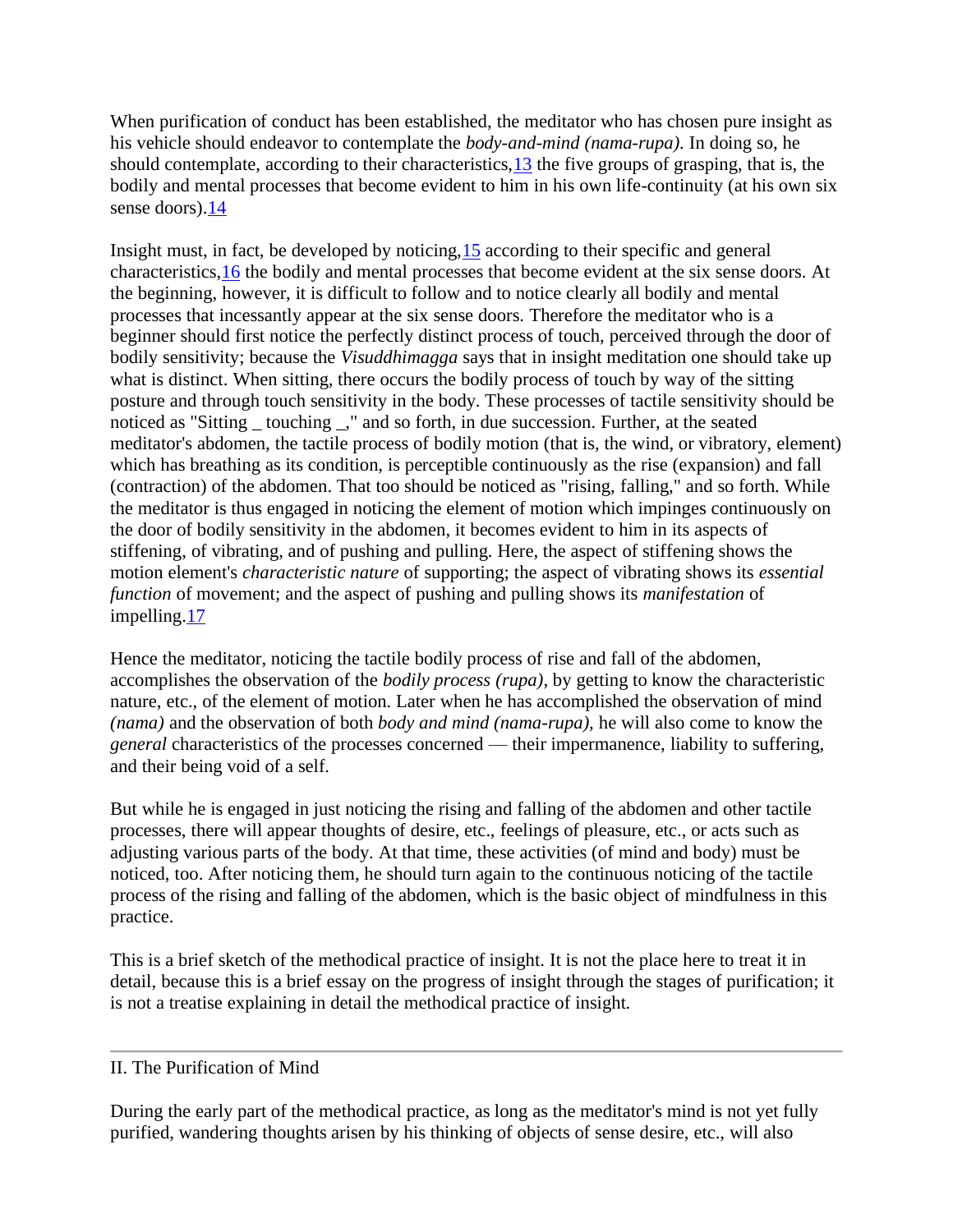appear intermittently between thoughts of noticing (the objects of meditation). Sometimes the beginning meditator will perceive occurrence (of these interruptions) and sometimes he will not. But even if he perceives them, it will be only after a short time has elapsed after their appearance. For then the momentary concentration of his mind is still very tender and weak. So these wandering thoughts continue to hinder his mind while it is occupied in developing the practice of noticing. Hence, these wandering thoughts are called "hindering thoughts."

When, however, the momentary concentration of his mind has become strong, the thought process of noticing becomes well concentrated. Hence, when attending to the objects to be noticed — the abdominal movement, sitting, touching, bending, stretching, seeing, hearing, etc. — his noticing thoughts now appear as if falling upon these objects, as if striking at them, as if confronting them again and again. Then, as a rule, his mind will no longer go elsewhere. Only occasionally, and in a slight degree, will this happen, and even in those cases he will be able to notice any such stray thought at its very arising, as expressed in common speech; or, to be exact, he will notice the stray thought immediately after its actual arising. Then that stray thought will subside as soon as it is noticed and will not arise again. Immediately afterwards he will also be able to resume continuous noticing of any object as it becomes evident to him. That is why his mind at that time is called "unhindered."

While the meditator is thus practicing the exercise of noticing with unhindered mind, the noticing mind will close in upon and fix on whatever object is being noticed, and the act of noticing will proceed without break. At that time there arises in him in uninterrupted succession "the concentration of mind lasting for a moment," directed to each object noticed. This is called *purification of mind.*[18](http://www.accesstoinsight.org/lib/authors/mahasi/progress.html#n-18)

Though that concentration has only momentary duration, its power of resistance to being overwhelmed by opposition corresponds to that of access concentration.

In the Commentary to the *Visuddhimagga,* in the explanation of the chapter relating to mindfulness of breathing, it is said thus: " 'Momentary unification of mind' means the concentration of mind lasting only for a moment. For that (type of concentration), too, when it occurs uninterruptedly with its respective object in a single mode and is not overcome by opposition, fixes the mind immovably, as if in absorption."

"It occurs uninterruptedly with its respective object" refers to the uninterrupted continuity of the thoughts engaged in noticing; after noticing one object, one attends, in the same manner, to another that follows immediately[;19](http://www.accesstoinsight.org/lib/authors/mahasi/progress.html#n-19) again, having noticed that object, one turns to the next one, and so on.

"In a single mode" means: though the objects to be noticed, as they present themselves, are numerous and varied, yet the force of concentration of the mind uninterruptedly engaged in noticing remains virtually on the same level. For what is meant here is: just as the first object was noticed with a certain degree of concentration, so the second, third, and other subsequent objects are noticed in each case with the same degree of concentration.

"Is not overcome by opposition": this means that the momentary concentration in its uninterrupted flow is not overwhelmed by the mental hindrances[.20](http://www.accesstoinsight.org/lib/authors/mahasi/progress.html#n-20)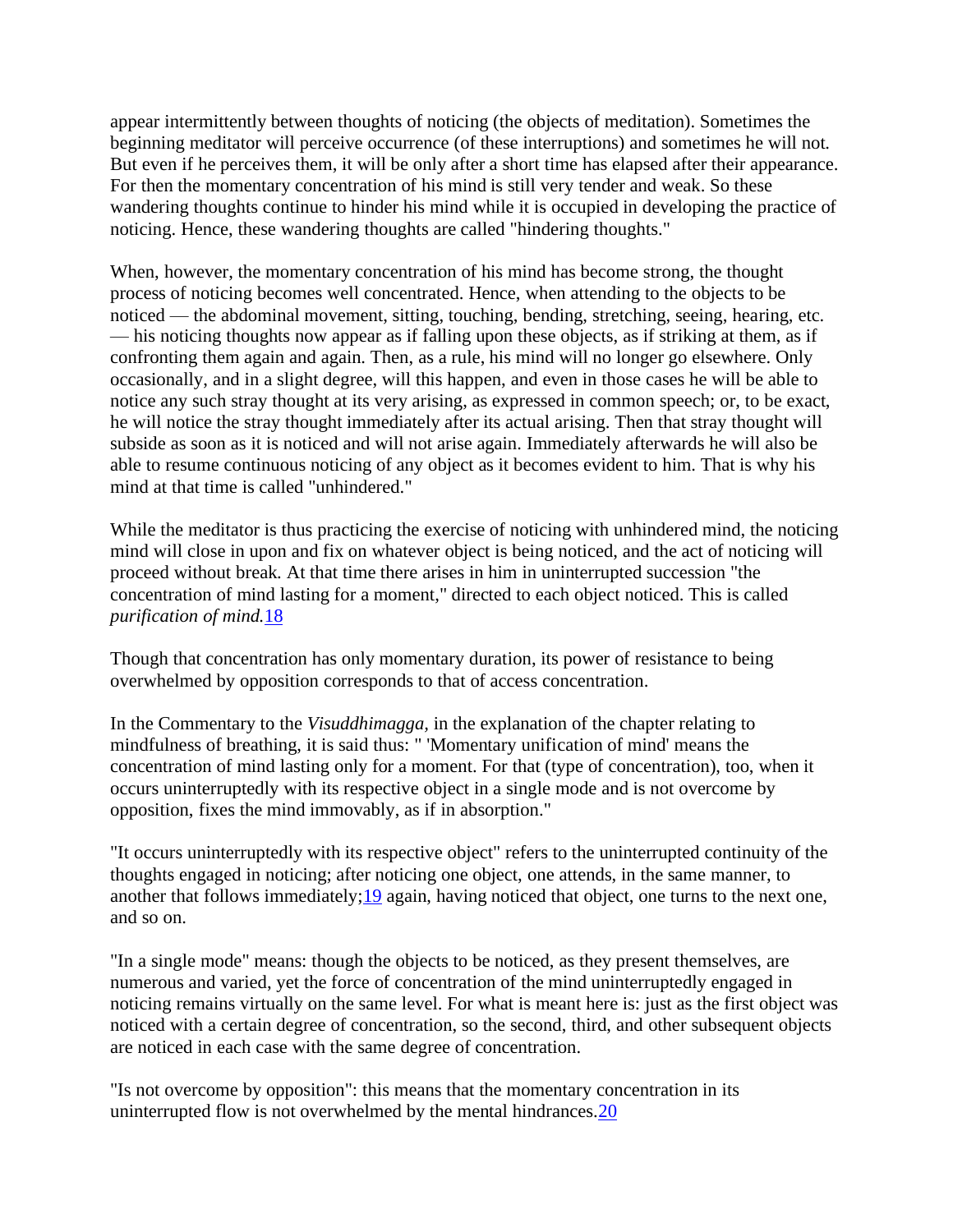"As if in absorption": this means that the strength of the momentary concentration is similar to that of concentration which has reached full mental absorption. However, such similarity of momentary concentration with fully absorbed concentration will become evident (only) when the methodical practice of insight reaches its culmination[.21](http://www.accesstoinsight.org/lib/authors/mahasi/progress.html#n-21)

But is it not said in the Commentaries that the term "purification of mind" applies only to access concentration and fully absorbed concentration? That is true; but one has to take this statement in the sense that momentary concentration is included in access concentration. For in the Commentary to the Satipatthana Sutta it is said: "The remaining twelve exercises are subjects of meditation leading only to Access Concentration.["22](http://www.accesstoinsight.org/lib/authors/mahasi/progress.html#n-22) Now, in the case of the subjects dealt with in the sections of the Satipatthana Sutta on postures, clear comprehension and elements, the concentration of one who devotes himself to these exercises will be definitely only momentary concentration. But as the latter is able to suppress the hindrances just as access concentration does[,23](http://www.accesstoinsight.org/lib/authors/mahasi/progress.html#n-23) and since it is the neighbourhood of the noble-path attainment concentration[,24](http://www.accesstoinsight.org/lib/authors/mahasi/progress.html#n-24) therefore that same momentary concentration is spoken of by the name of "access" (or "neighbourhood") and also the meditation subjects that produce that momentary concentration are called "meditation subjects leading to access concentration." Hence it should be understood that momentary concentration, having the capacity to suppress the hindrances, has also the right to the name "access" and "purification of mind." Otherwise purification of mind could not come about in one who has made bare insight his vehicle by employing only insight, without having produced either access concentration or fully absorbed concentration.

#### III. Purification of View

# **1. Analytical Knowledge of Body and Mind**

Endowed with purification of mind and continuing the practice of noticing, the meditator now comes to know body-and-mind analytically as follows: "The rising (upward movement) of the abdomen is one process; the falling (downward movement) is another; sitting is another; touching is another," etc. In this way he comes to know how to distinguish each bodily process that he notices. Further he realizes: "The knowing of the rising movement is one process; the knowing of the falling movement is another." In that way he comes to know each mental act of noticing. Further he realizes: "The rising movement is one process; the knowing of it is another. The falling movement is one process; the knowing of it is another," and so on. In that way he comes to know how to distinguish each bodily and mental process. All that knowledge comes from simply noticing, not from reasoning; that is to say, it is knowledge by direct experience arrived at by the mere act of noticing, and not knowledge derived from ratiocination.

Thus, when seeing a visual object with the eye, the meditator knows how to distinguish each single factor involved: "The eye is one; the visual object is another; seeing is another, and knowing it is another." The same manner applies in the case of the other sense functions.

For at the time, in each act of noticing, the meditator comes to know analytically the mental processes of noticing, and those of thinking and reflecting, knowing them for himself through direct knowledge by his experience thus: "They have the nature of going towards an object, inclining towards an object, cognizing an object." On the other hand, he knows analytically the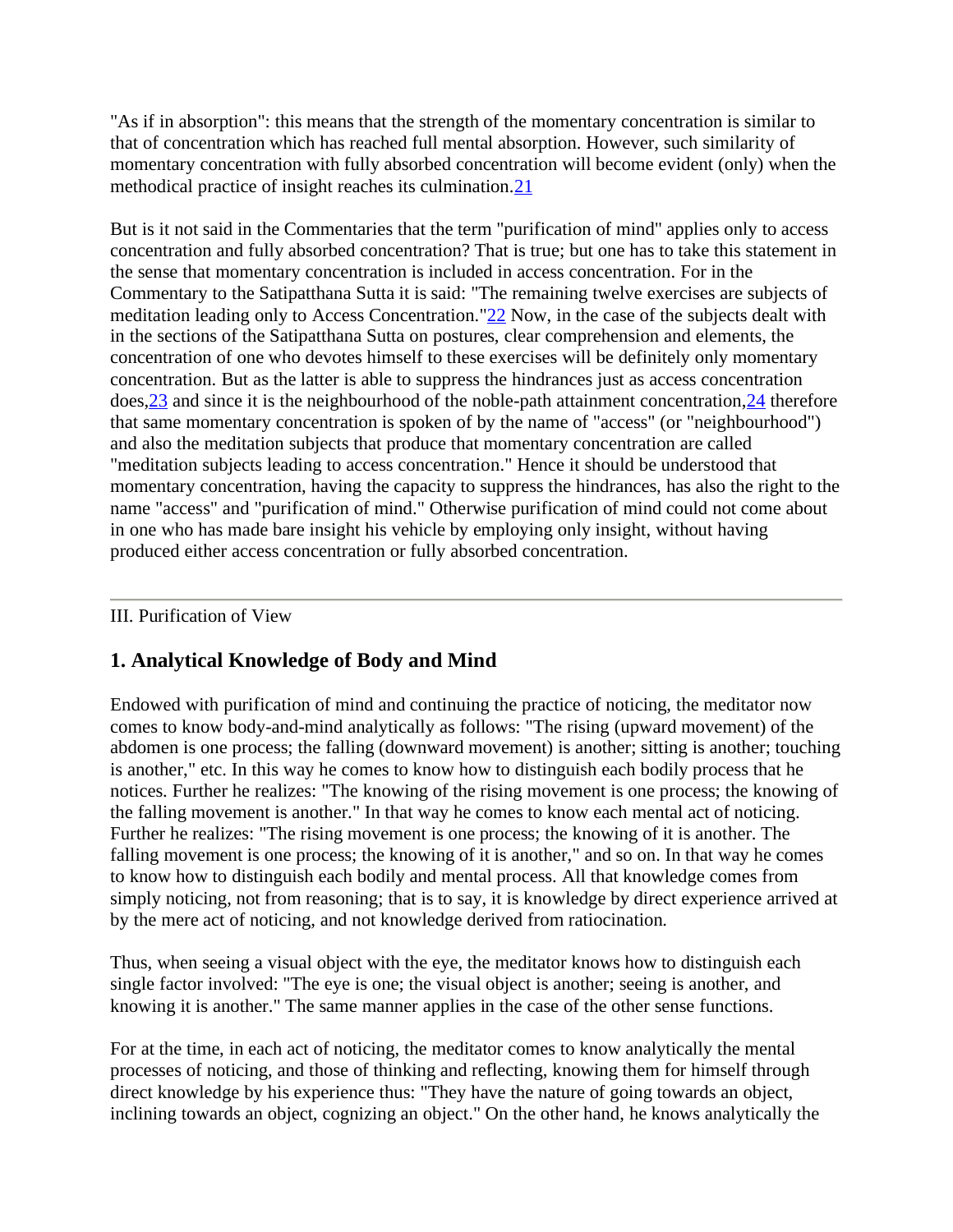material processes going on in the whole body — which are here described as "the rising and falling movements of the abdomen," "sitting," etc., knowing them thus: "These have *not* the nature of going or inclining towards an object, or of cognizing an object." Such knowing is called "knowing matter (or the body) by its manifestation of non-determining." For it is said in the *Mula-Tika,* the "Principal Sub-commentary" to the Abhidhamma *Vibhanga:* "In other words, 'non-determining' (as in the passage quoted) should be understood as having no faculty of cognizing an object."

Such knowledge as this, which analyzes in each act of noticing both the bodily process noticed and the mental process engaged in noticing, according to their true essential nature, is called "analytical knowledge of body and mind."

When that knowledge has come to maturity, the meditator understands thus: "At the moment of breathing in, there is just the rising movement of the abdomen and the knowing of the movement, but there is no self besides; at the moment of breathing out, there is just the falling movement of the abdomen and the knowing of the movement, but there is no self besides." Understanding it thus in these and other instances, he knows and sees for himself by noticing thus: "There is here only that pair: a material process as object, and a mental process of knowing it; and it is to that pair alone that the terms of conventional usage 'being,' 'person' or 'soul,' 'I' or 'another,' 'man' or 'woman' refer. But apart from that dual process there is no separate person or being, I or another, man or woman."

This is called *purification of view.*

#### IV. Purification by Overcoming Doubt

# **2. Knowledge by Discerning Conditionality**

When purification of view has come to maturity, the conditions necessary for the bodily and mental processes observed will also become evident. Firstly, the consciousness that is the condition of the (respective) bodily process will be evident. How? For instance, when bending the arms or legs, the consciousness intending to bend these limbs is evident. So the meditator first notices that consciousness, and next he notices the act of bending, and so on. Then he understands by direct experience: "When there is consciousness intending to bend a limb, the bodily process of bending arises; when there is consciousness intending to stretch a limb, the bodily process of stretching arises." And in the same way he understands other instances too by direct experience.

Again, he also understands by direct experience the condition for the mental process, in the following manner: "In the case of consciousness desirous of running off the track, there arises first a corresponding consciousness giving initial attention (to the distracting object). If that consciousness is not noticed (with mindfulness), then there arises a consciousness that runs off the track. But if the consciousness of initial attention to the distracting object is noticed and known, no stray thought will arise. It is similar in the case of other (types of consciousness, for instance when taking delight or being angry, greedy, etc.). When both the sense door of the eye and a visual object are present, there arises visual consciousness; otherwise visual consciousness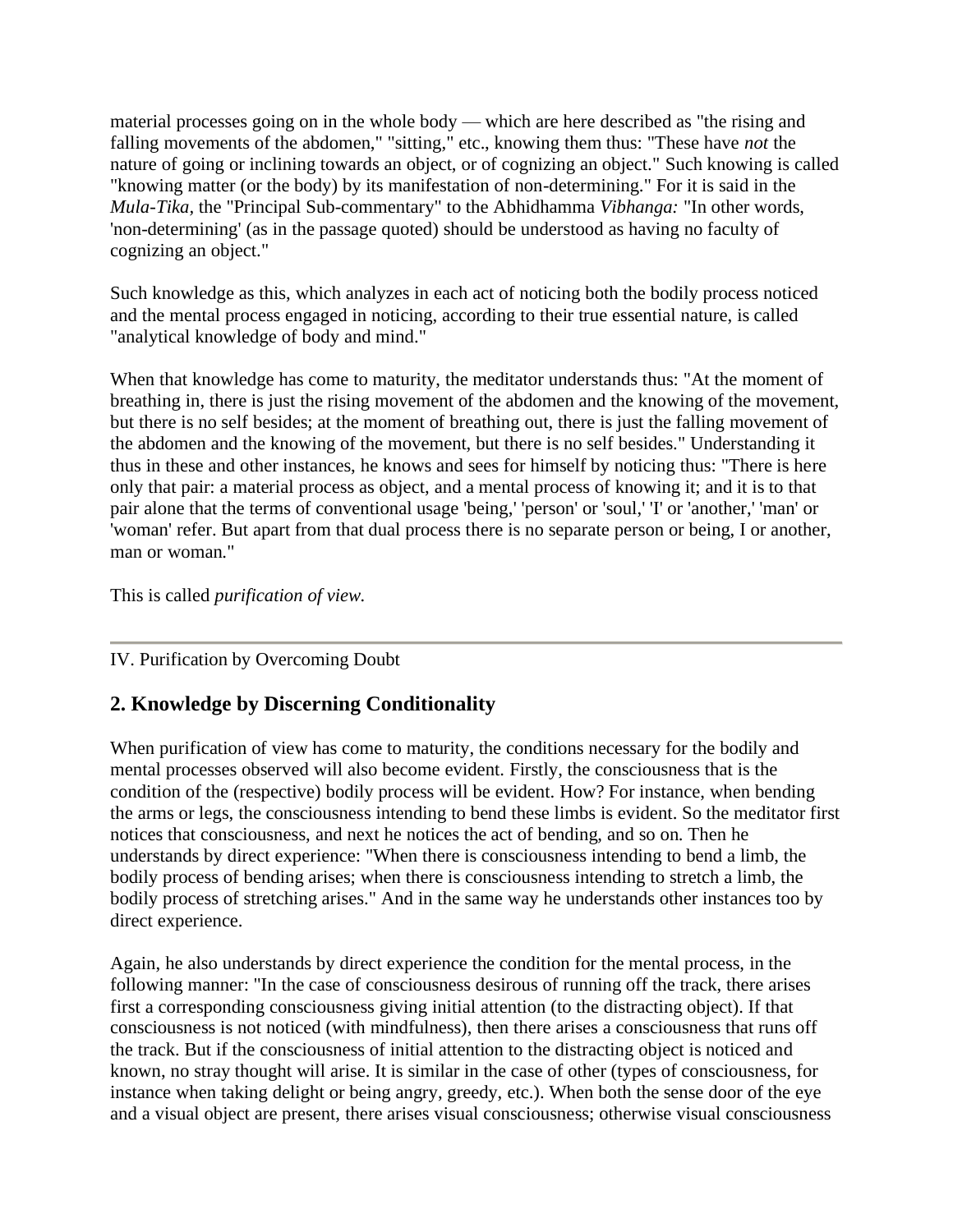will not arise; and so it is in the case of the other sense doors. If there is a noticeable or recognizable object, then there arises consciousness engaged in noticing or thinking or reasoning or understanding, as the case may be; otherwise no such consciousness arises. Similarly he understands what occurs in every other instance (of mind-door cognition).

At that time, the meditator will generally experience many different painful feelings arising in his body. Now, while one of these feelings is being noticed (but without concern), another feeling will arise elsewhere; and while that is being noticed, again another will appear elsewhere. Thus the meditator follows each feeling as it arises and notices it. But though he is engaged in noticing these feelings as they arise, he will only perceive their initial phase of "arising" and not their final phase of "dissolution."

Also many mental images of various shapes will then appear. The shape of a dagoba, a monk, a man, a house, a tree, a park, a heavenly mansion, a cloud, and many other such images will appear. Here, too, while the meditator is still engaged in noticing one of these mental images, another will show itself; while still noticing that, yet another will appear. Following thus the mental images as they arise, he goes on noticing them. But though he is engaged in noticing them, he will perceive only their initial phase, not the final phase.

He now understands: "Consciousness arises in accordance with each object that becomes evident. If there is an object, there arises consciousness; if there is no object, no consciousness arises."

Between sequences of noticing he also, by considering inferentially, comes to know thus: "It is due to the presence of such causes and conditions as ignorance, craving, kamma, etc., that bodyand-mind continue."

Such discernment through direct experience and through inference as described, when noticing body-and-mind with their conditions, is called "knowledge of discerning conditionality."

When that knowledge has come to maturity, the meditator perceives only body-and-mind processes occurring in strict accordance with their particular and appropriate conditions and he comes to the conclusion: "Here is only a conditioning body-and-mind process and a conditioned body-and-mind process. Apart from these, there is no person who performs the bending of the limbs, etc., or who experiences feelings of pain, etc."

This is called *purification (of insight) by overcoming doubt.*

#### **3. Knowledge of Comprehension**

When this "purification (of insight) by overcoming doubt" has reached maturity, the meditator will discern distinctly the initial, middle, and final phases of any object noticed by him. Then, in the case of various objects noticed, he will discern distinctly that only after each earlier process has ceased, does there arise a subsequent process. For instance, only when the rising movement of the abdomen has come to an end, does there arise the falling movement; only when that has ended, is there again a rising movement. So also in the case of walking: only when the lifting of the foot has come to an end, does there arise the carrying forward of the foot; only when that has been completed, does there follow the placing of the foot on the ground.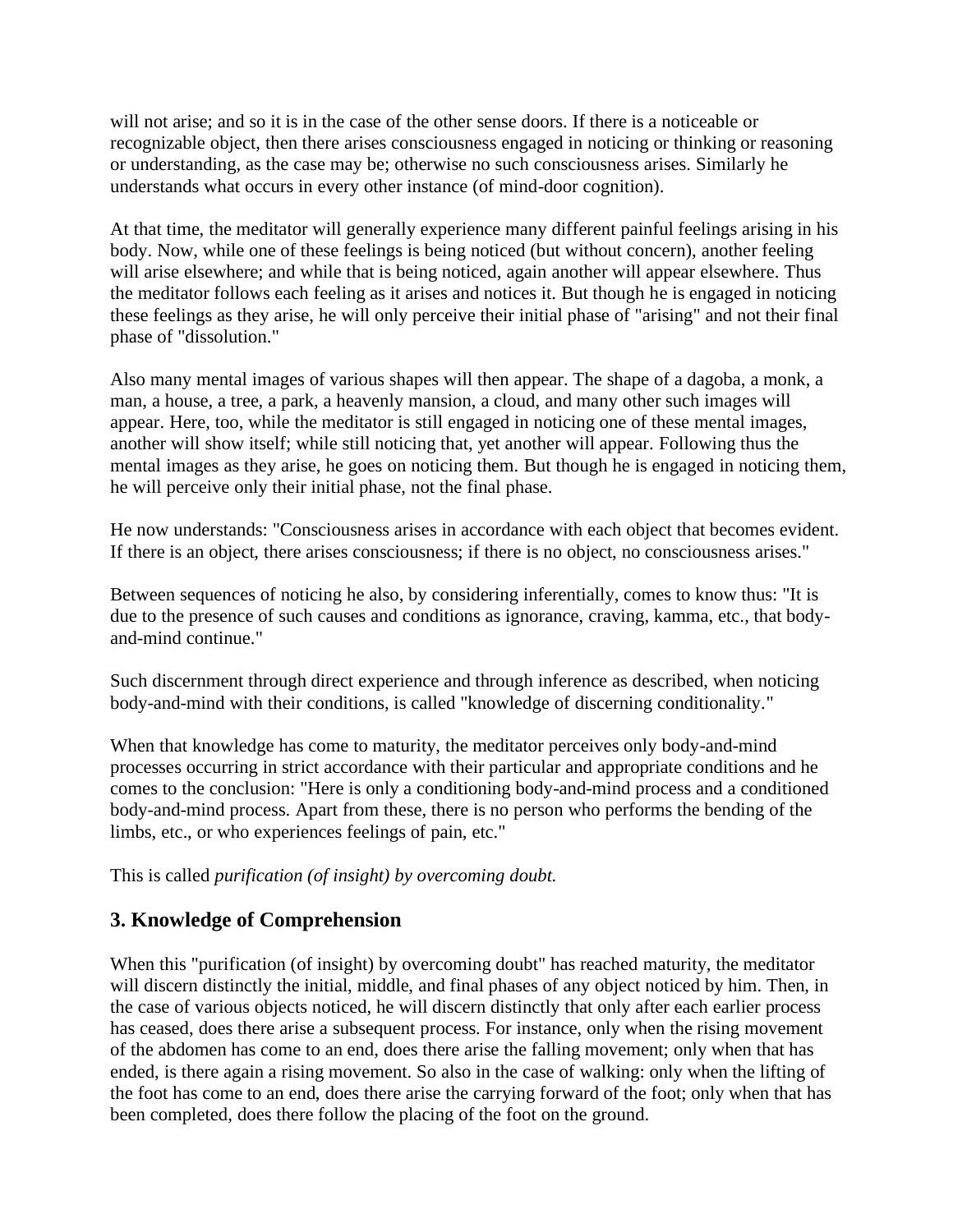In the case of painful feelings, only after each single feeling occurring at its particular place has ceased, will another new feeling arise at another place. On noticing the respective painful feeling repeatedly, twice, thrice or more, the meditator will see that it gradually grows less, and at last ceases entirely.

In the case of the variously shaped images that enter the mind's field, it is only after each single image noticed has vanished, that another new object will come into the mind's focus. On noticing them attentively twice, thrice or more, he will see well that these mental objects which are being noticed move from one place to another, or they become gradually smaller and less distinct, until at last they disappear entirely. The meditator, however, does not perceive anything that is permanent and lasting, or free from destruction and disappearance.

Seeing how each object, even while being noticed, comes to destruction and disappearance, the meditator comprehends it as *impermanent* in the sense of undergoing destruction. He further comprehends it as *suffering* (painful) in the sense of breaking up after each arising. Having seen how various painful feelings arise in continuous succession — how if one painful feeling ceases, another arises, and when that has ceased, again another arises — having seen that, he comprehends the respective objects as just a conglomeration of suffering. Further, he comprehends the object as consisting of mere *impersonal* phenomena without a master, in the sense of not arising of (or by) themselves, but arising subject to conditions and then breaking up.

This comprehension of an object noticed, as being impermanent, painful, and without a self (impersonal), through knowing its nature of impermanency, etc., by means of simply noticing, without reflecting and reasoning, is called "knowledge by comprehension through direct experience."

Having thus seen the three characteristics once or several times by direct experience, the meditator, by inference from the direct experience of those objects noticed, comprehends all bodily and mental processes of the past, present, and future, and the whole world, by coming to the conclusion: "They, too, are in the same way impermanent, painful, and without a self." This is called "knowledge of comprehension by inference."

Alluding to this very knowledge, it is said in the *Patisambhidamagga:* "Whatever there is of materiality, past, present or future, internal or external, coarse or fine, inferior or superior, far or near, all materiality he defines as impermanent. That is one kind of comprehension," and so on.

Also in the Commentary to the *Kathavatthu* it is said: "Even if the impermanence of only a single formation (conditioned phenomenon) is known, there may be consideration of the rest by induction thus: 'All formations are impermanent.' "

The words "All formations are impermanent" refer to an understanding by induction, and not to an understanding by perceiving a (co-present) object at the same moment. (This passage is the authority for the usage of the term "inductive insight.")

Also in the Commentary to the Majjhima Nikaya $25$  it is said: "Because in the case of the realm of neither-perception-nor-non-perception, the insight into the sequence of mental factors belongs to the Buddhas alone and not to the disciples, he (the Buddha) said thus thereby indicating the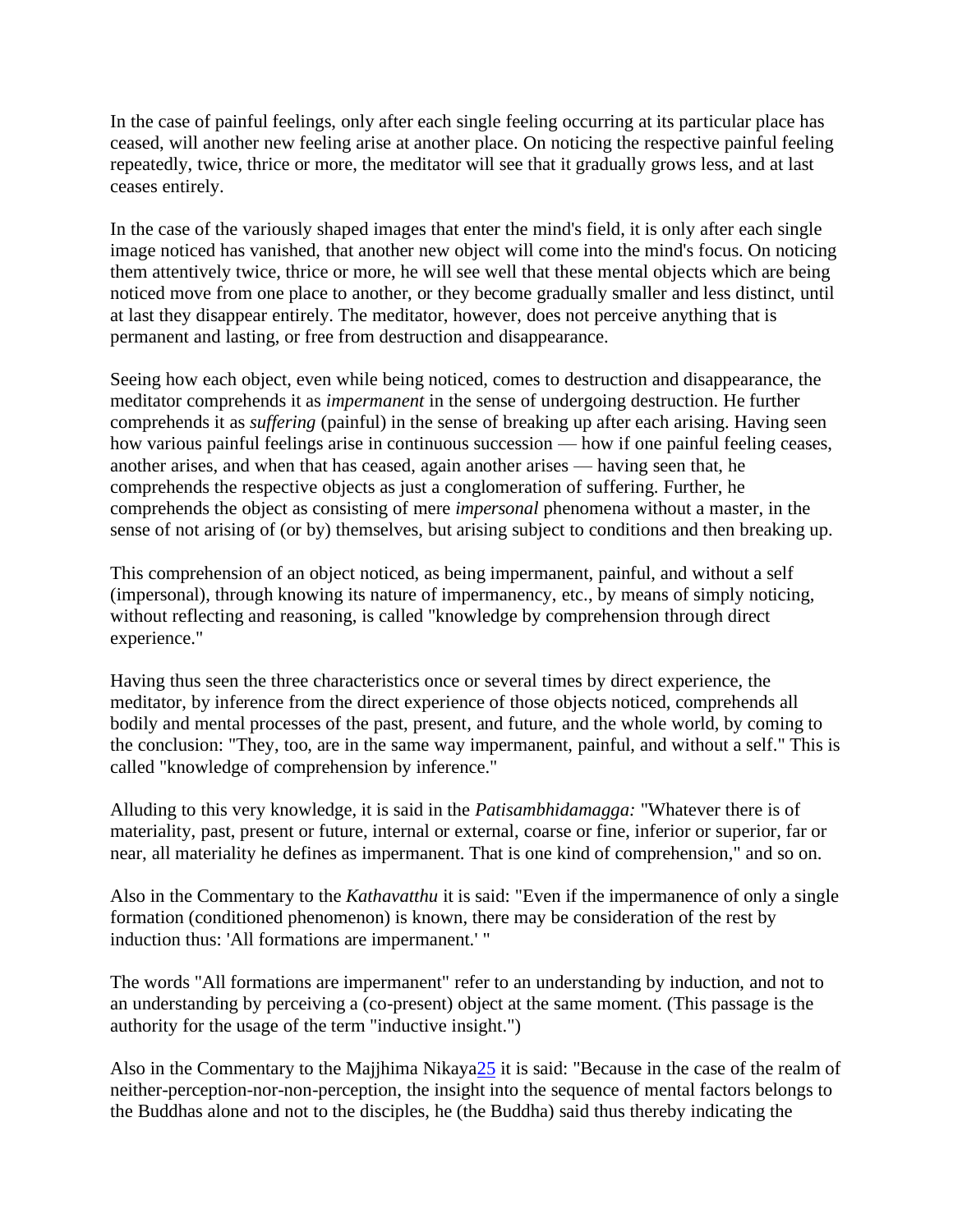insight by groups. " (This passage is the authority for the usage of the term "comprehension by groups." $)26$ 

# **4. Knowledge of Arising and Passing Away: The Ten Corruptions of Insigh[t27](http://www.accesstoinsight.org/lib/authors/mahasi/progress.html#n-27)**

When the meditator, in the exercise of noticing, is able to keep exclusively to the present bodyand-mind process, without looking back to past processes or ahead to future ones, then, as a result of insight, (the mental vision of) a *brilliant light* will appear to him. To one it will appear like the light of a lamp, to others like a flash of lightning, or like the radiance of the moon or the sun, and so on. With one it may last for just one moment, with others it may last longer.

There will also arise in him strong *mindfulness* pertaining to insight. As a result, all the successive arisings of bodily and mental processes will present themselves to the consciousness engaged in noticing, as if coming to it of themselves; and mindfulness too seems as if alighting on the processes of itself. Therefore the meditator then believes: "There is no body-and-mind process in which mindfulness fails to engage."

His *knowledge* consisting in insight, here called "noticing," will be likewise keen, strong, and lucid. Consequently, he will discern clearly and in separate forms all the bodily and mental processes noticed, as if cutting to pieces a bamboo sprout with a well-sharpened knife. Therefore the meditator then believes: "There is no body-and-mind process that cannot be noticed." When examining the characteristics of impermanence, etc., or other aspects of reality, he understands everything quite clearly and at once, and he believes it to be the knowledge derived from direct experience.

Further, strong *faith* pertaining to insight arises in him. Under its influence, the meditator's mind, when engaged in noticing or thinking, is serene and without any disturbance; and when he is engaged in recollecting the virtues of the Buddha, the Dhamma, and the Sangha, his mind quite easily gives itself over to them. There arise in him the wish to proclaim the Buddha's Teaching, joyous confidence in the virtues of those engaged in meditation, the desire to advise dear friends and relatives to practice meditation, grateful remembrance of the help received from his meditation master, his spiritual mentor, etc. These and many other similar mental processes will occur.

There arises also *rapture* in its five grades, beginning with minor rapture[.28](http://www.accesstoinsight.org/lib/authors/mahasi/progress.html#n-28) When purification of mind is gained, that rapture begins to appear by causing "goose-flesh," tremor in the limbs, etc.; and now it produces a sublime feeling of happiness and exhilaration, filling the whole body with an exceedingly sweet and subtle thrill. Under its influence, he feels as if the whole body had risen up and remained in the air without touching the ground, or as if it were seated on an air cushion, or as if it were floating up and down.

There arises *tranquillity* of mind with the characteristic of quietening the disturbances of consciousness and its mental concomitants; and along with it appear mental agility, etc[.29](http://www.accesstoinsight.org/lib/authors/mahasi/progress.html#n-29) When walking, standing, sitting, or reclining there is, under the influence of these mental qualities, no disturbance of consciousness and its mental concomitants, nor heaviness, rigidity, unwieldiness, sickness, or crookedness. 30 Rather, his consciousness and its mental concomitants are tranquil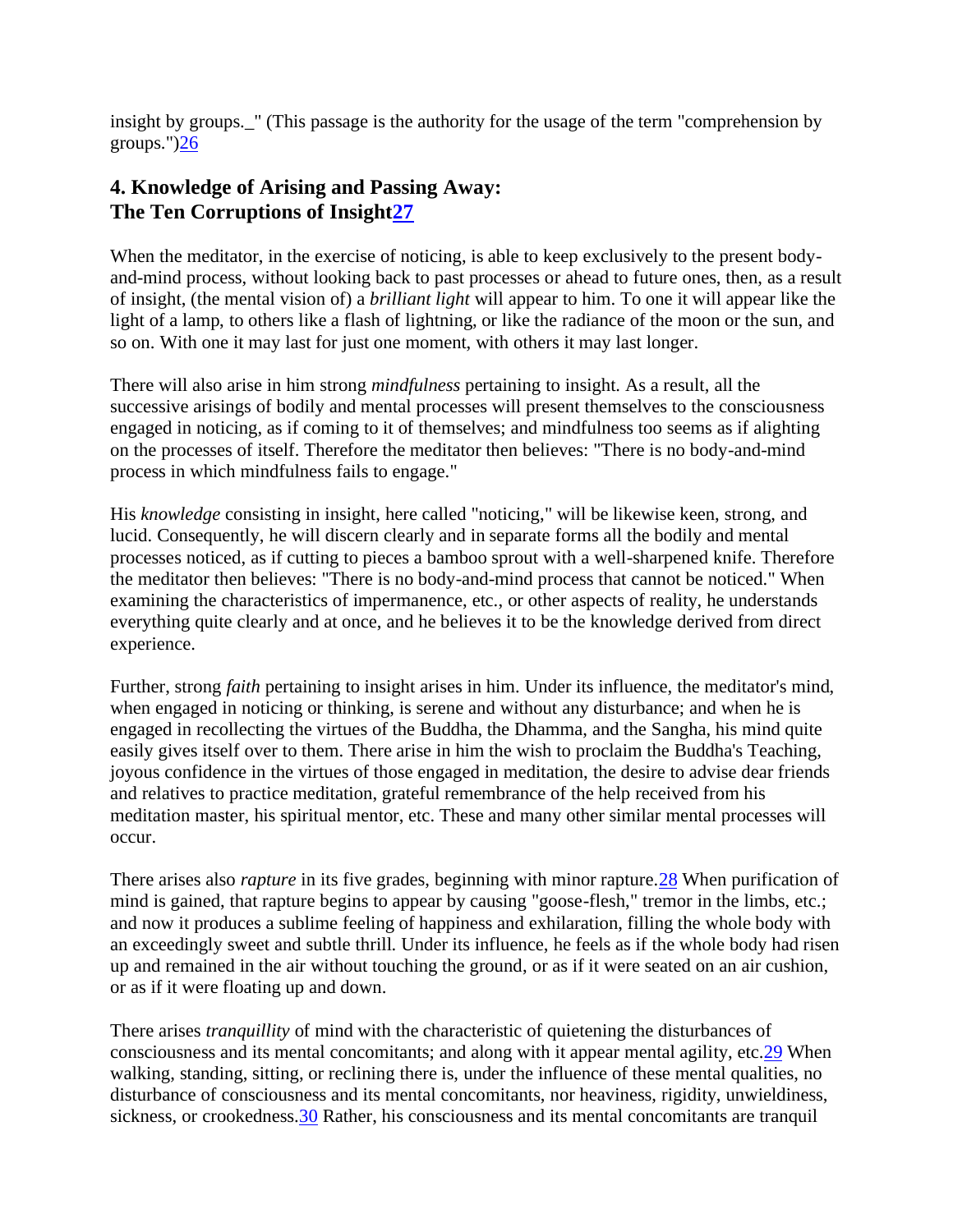through having reached the supreme relief in non-action[.31](http://www.accesstoinsight.org/lib/authors/mahasi/progress.html#n-31) They are agile in always functioning swiftly; they are pliant in being able to attend to any object desired; they are wieldy, in being able to attend to an object for any length of time desired; they are quite lucid through their proficiency, that is, through the ease with which insight penetrates the object; they are also straight through being directed, inclined, and turned only towards wholesome activities.

There also arises a very sublime feeling of *happiness* suffusing all his body. Under its influence he becomes exceedingly joyous and he believes: "Now I am happy all the time," or "Now, indeed, I have found happiness never felt before," and he wants to tell others of his extraordinary experience. With reference to that rapture and happiness, which are aided by the factors of tranquillity, etc., it was said:

Superhuman is the bliss of a monk Who, with mind at peace, Having entered a secluded place, Wins insight into Dhamma. When he fully comprehends The five groups' rise and fall, He wins to rapture and to joy  $-$ The Deathless this, for those who understand.

#### *Dhammapada* vv. 373-374

There arises in him *energy* that is neither too lax nor too tense but is vigorous and acts evenly. For formerly his energy was sometimes lax, and so he was overpowered by sloth and torpor; hence he could not notice keenly and continuously the objects as they became evident, and his understanding, too, was not clear. And at other times his energy was too tense, and so he was overpowered by agitation, with the same result of being unable to notice keenly, etc. But now his energy is neither too lax nor too tense, but is vigorous and acts evenly; and so, overcoming these shortcomings of sloth, torpor, and agitation, he is able to notice the objects present keenly and continuously, and his understanding is quite clear, too.

There also arises in him strong *equanimity* associated with insight, which is neutral towards all formations. Under its influence he regards with neutrality even his examination of the nature of these formations with respect to their being impermanent, etc.; and he is able to notice keenly and continuously the bodily and mental processes arising at the time. Then his activity of noticing is carried on without effort, and proceeds, as it were, of itself. Also in adverting to the objects, there arises in him strong equanimity, by virtue of which his mind enters, as it were, quickly into the objects of advertence[.32](http://www.accesstoinsight.org/lib/authors/mahasi/progress.html#n-32)

There arises further a subtle *attachment* of a calm nature that enjoys the insight graced with the "brilliant light" and the other qualities here described. The meditator, however, is not able to discern it as a corruption but believes it to be just the very bliss of meditation. So meditators speak in praise of it thus: "Only now do I find full delight in meditation!"

Having felt such rapture and happiness accompanied by the "brilliant light" and enjoying the very act of perfect noticing, which is ably functioning with ease and rapidity, the meditator now believes: "Surely I must have attained to the supramundane path and fruition! 33 Now I have finished the task of meditation." This is mistaking what is not the path for the path, and it is a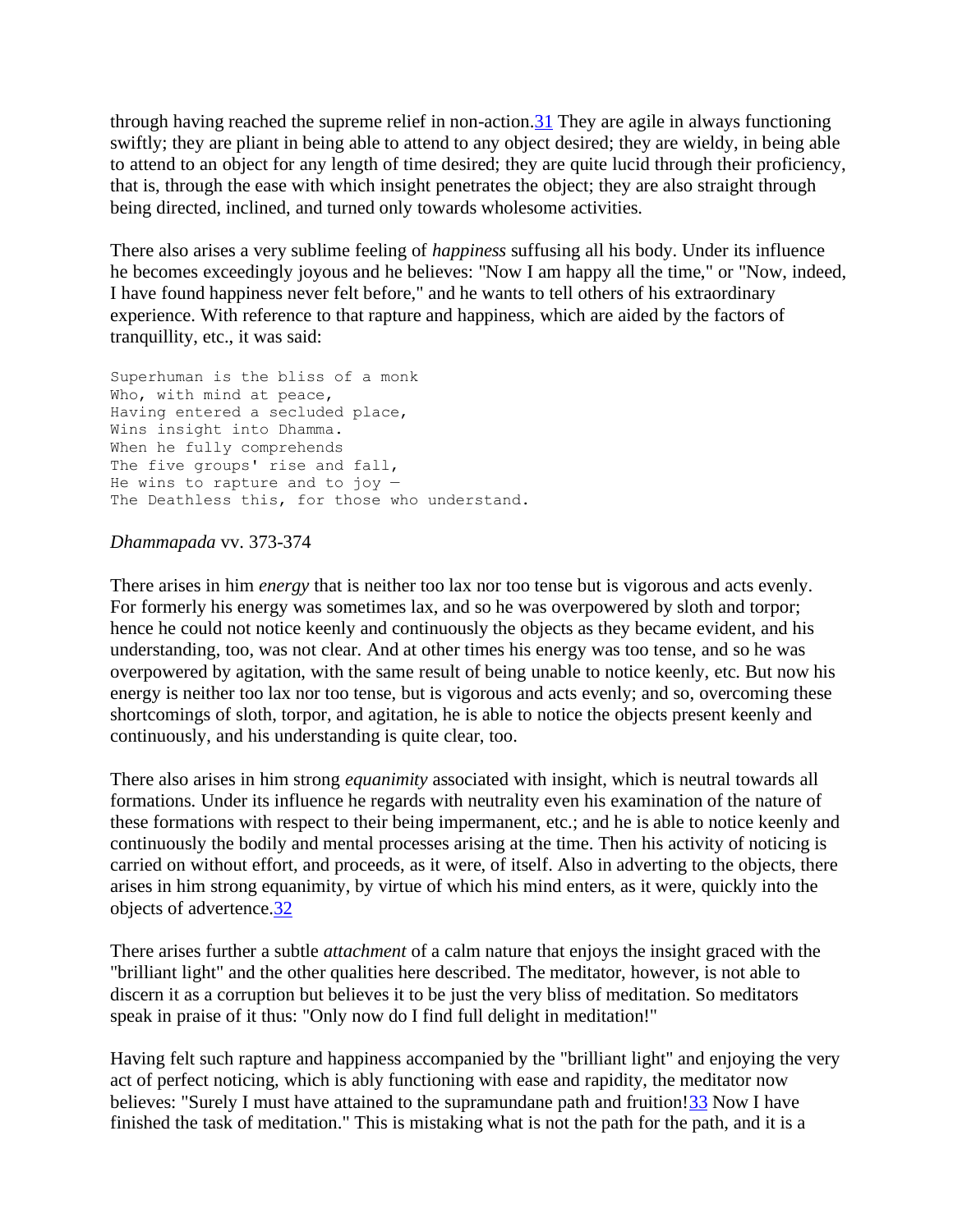corruption of insight which usually takes place in the manner just described. But even if the meditator does not take the "brilliant light" and the other corruptions as an indication of the path and fruition, still he feels delight in them. This is likewise a corruption of insight. Therefore, the knowledge consisting in noticing, even if quick in its functioning, is called "the early stage of (or 'weak') knowledge of arising and passing away," if it is beset and corrupted by those corruptions. For the same reason the meditator is at that time not in a position to discern quite distinctly the arising and passing away of bodily and mental processes.

# **V. Purification by Knowledge and Vision of What is Path and Not-path**

While engaged in noticing, the meditator either by himself or through instructions from someone else, comes to this decision: "The brilliant light, and the other things experienced by me, are not the path. Delight in them is merely a corruption of insight. The practice of continuously noticing the object as it becomes evident — that alone is the way of insight. I must go on with just the work of noticing." This decision is called purification by knowledge and vision of what is path and not-path.

# **VI. Purification by Knowledge and Vision of the Course of Practice**

After noticing these manifestations of brilliant light and the others, or after leaving them unheeded, he goes on continuously as before with the act of noticing the bodily and mental processes as they become evident at the six sense doors. While thus engaged in noticing, he gets over the corruptions relating to brilliant light, rapture, tranquillity, happiness, attachment, etc., and his knowledge remains concerned exclusively with the arising and passing away of the processes noticed. For then, at each act of noticing, he sees: "The noticed object, having arisen, disappears instantly." It also becomes clear to him that each object disappears just where it arises; it does not move on to another place.

In that way he understands by direct experience how bodily and mental processes arise and break up from moment to moment. It is such knowledge and understanding resulting from the continuous noticing of bodily and mental processes as they arise and dissolve moment after moment, and the discernment, in separate sections, of the arising and passing away of each of them, while being free from the corruptions, that is called "final knowledge of contemplation of arising and passing away." This is the beginning of "purification by knowledge and vision of the course of practice," which starts from this insight and extends to adaptation knowledge (No.13).

# **5. Knowledge of Dissolution**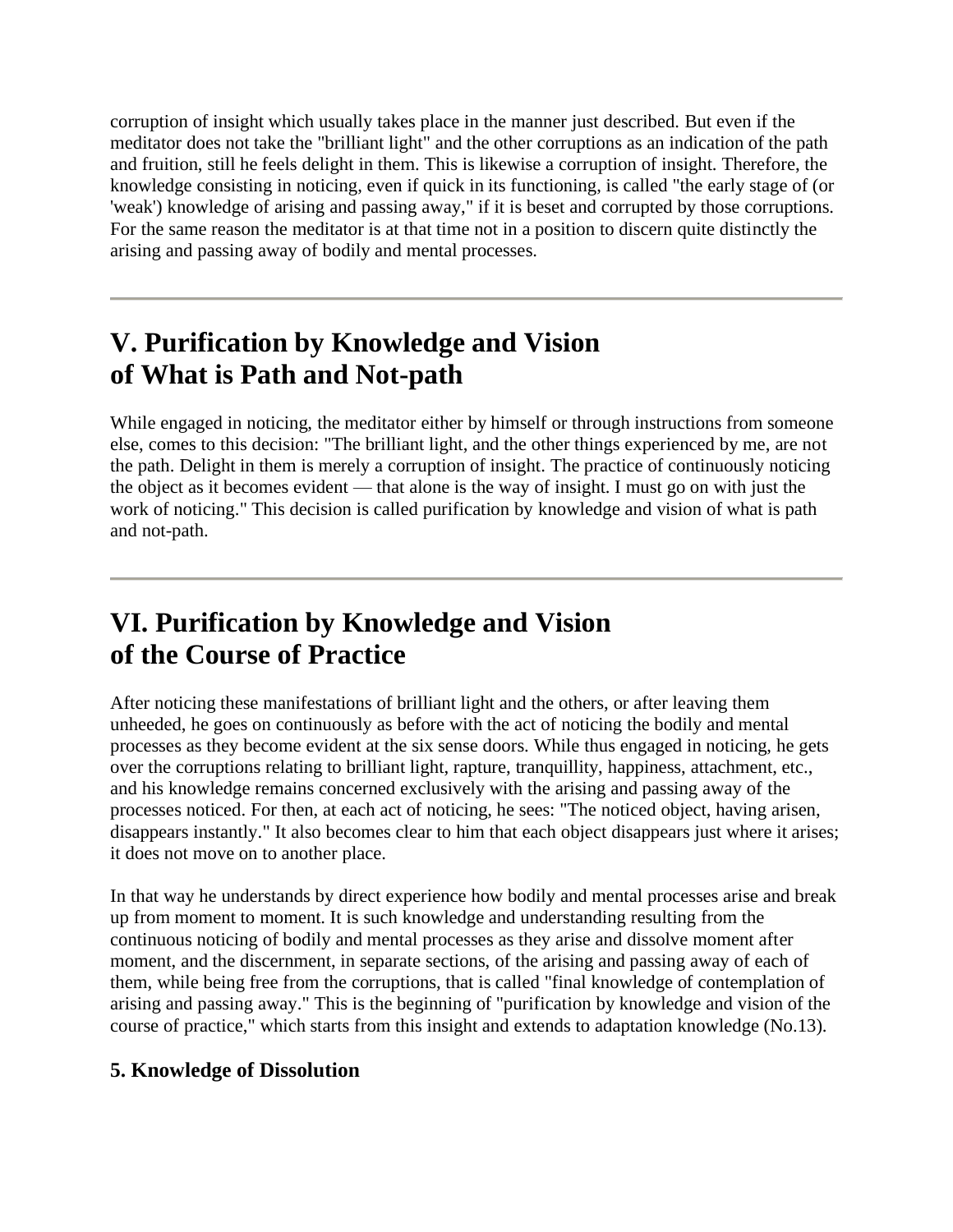Noticing the bodily and mental processes as they arise, he sees them part by part, link by link, piece by piece, fraction by fraction: "Just now it arises, just now it dissolves." When that knowledge of arising and passing away becomes mature, keen and strong, it will arise easily and proceed uninterruptedly as if borne onward of itself; also the bodily and mental processes will be easily discernible. When keen knowledge thus carries on and formations are easily discernible, then neither the arising of each bodily and mental process, nor its middle phase called "presence," nor the continuity of bodily and mental processes called "occurrence as unbroken flux" is apparent to him; nor are the shape of the hand, the foot, the face, the body, and so on, apparent to him. But what is apparent to him is only the *ceasing* of bodily and mental processes, called "vanishing," or "passing away," or "dissolution."

For instance, while noticing the rising movement of the abdomen, neither its initial nor middle phase is apparent, but only the ceasing or vanishing, which is called the final phase, is apparent; and so it is also with the falling movement of the abdomen. Again, in the case of bending an arm or leg, while noticing the act of bending, neither the initial nor the middle phase of bending is apparent, nor is the form of the limb apparent, but only the final phase of ceasing and vanishing is apparent. It is similar in the other cases of stretching a limb, and so on.

For at that time each object that is being noticed seems to him to be entirely absent or to have become non-existent. Consequently, at this stage of knowledge, it seems to him as if he were engaged in noticing something which has already become absent or non-existent by having vanished; and the consciousness engaged in noticing appears to have lost contact with the object that is being noticed. It is for that reason that a meditator may here think: "I have lost the insight"; but he should not think so.

For formerly his consciousness normally took delight in conceptual objects of shapes, etc.; 34 and even up to the knowledge of arising and passing away, the idea of formations with their specific feature[s35](http://www.accesstoinsight.org/lib/authors/mahasi/progress.html#n-35) was always apparent to him. Hence his mind took delight in a plainly distinguishable object consisting of formations, with its particular structur[e36](http://www.accesstoinsight.org/lib/authors/mahasi/progress.html#n-36) and its particular feature-idea. But now that his knowledge has developed in the way described, no such idea of the formations' features or structure appears to him, still less any other, cruder concept. At such a stage, the *arising* of formations, that is, the first phase of the process, is not apparent (as it is in the case of knowledge of arising and passing away), but there is apparent only the dissolution, that is, the final phase, having the nature of vanishing. Therefore the meditator's mind does not take delight in it at first, but he may be sure that soon, after becoming familiar (with that stage of the practice), his mind will delight in the cessation (of the phenomena) too, which is called their dissolution. With this assurance he should again turn to the practice of continuous noticing.

When thus engaged, he perceives that in each act of noticing there are always present two factors, an objective factor and a subjective one — the object noticed and the mental state of knowing it — which dissolve and vanish by pairs, one pair after the other. For in each single instance of a rising movement of the abdomen, there are, in fact, numerous physical processes constituting the rising movement, which are seen to dissolve serially. It is like seeing the continuous successive vanishing of a summer mirage moment by moment; or it is like the quick and continuous bursting of bubbles produced in a heavy shower by thick rain drops falling on a water surface; or it is like the quick, successive extinction of oil-lamps or candles, blown out by the wind, as these lights are being offered at a shrine by devotees. Similar to that appears the dissolving and vanishing, moment by moment, of the bodily processes noticed. And the dissolution of consciousness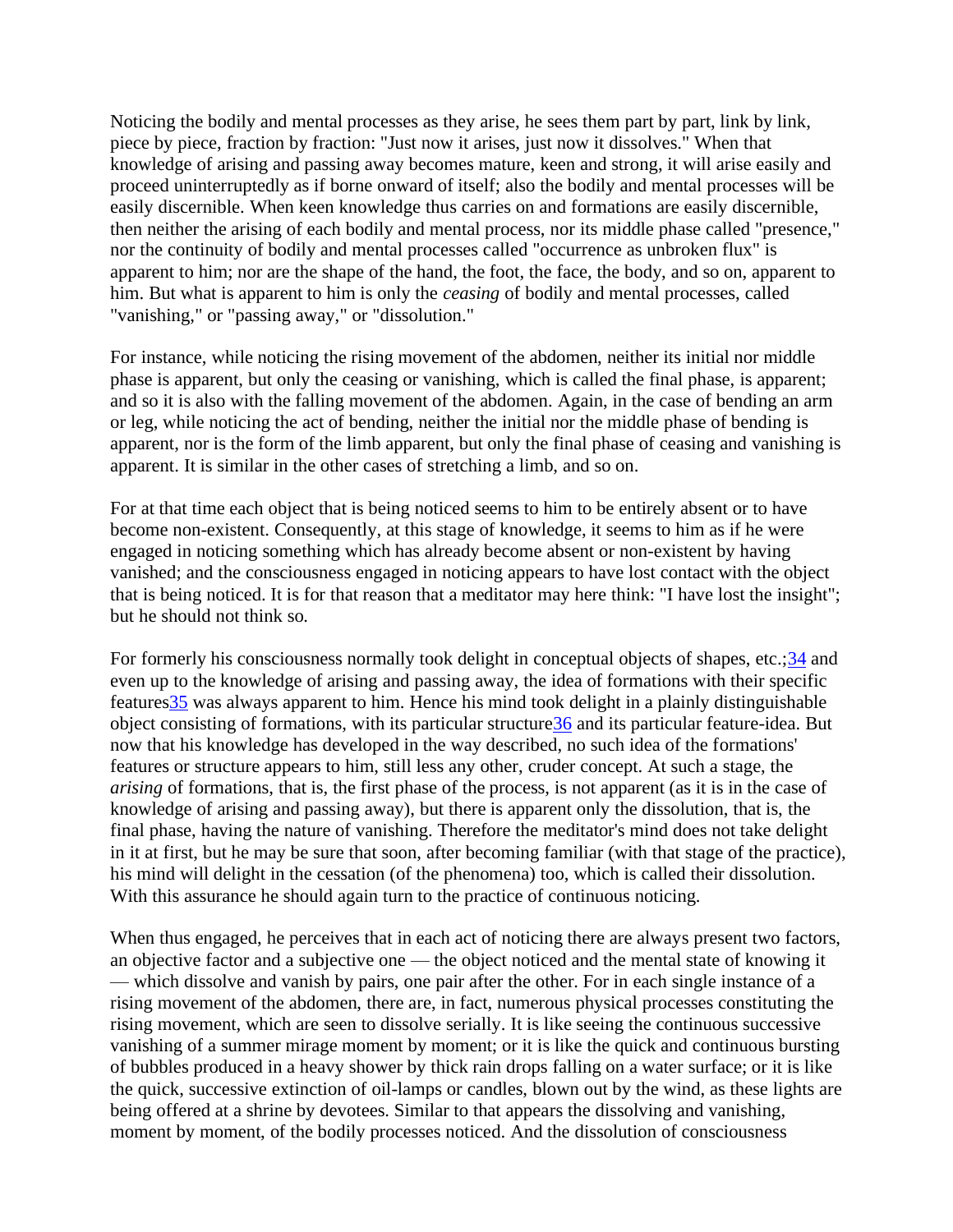noticing those bodily processes is apparent to him along with the dissolution of the bodily processes. Also while he is noticing other bodily and mental processes, their dissolution, too, will be apparent to him in the same manner. Consequently, the knowledge will come to him that whatever part of the whole body is noticed, that object ceases first, and after it the consciousness engaged in noticing that object follows in its wake. From that the meditator will understand very clearly in the case of each successive pair the dissolution of any object whatsoever and the dissolution of the consciousness noticing that very object. (It should be borne in mind that this refers only to understanding arrived at through direct experience by one engaged in noticing only; it is not an opinion derived from mere reasoning.)

It is the perfectly clear understanding of the dissolution of the two things, pair by pair — that is, (1) of the visual or other object appearing at any of the six sense doors, and (2) of the consciousness noticing that very object — that is called "knowledge of dissolution."

#### **6. Awareness of Fearfulness**

When that knowledge of dissolution is mature, there will gradually arise, just by seeing the dissolution of all object-and-subject-formations, awareness of fearfulness 37 and other (higher) knowledges, together with their respective aspects of fear, and so on[.38](http://www.accesstoinsight.org/lib/authors/mahasi/progress.html#n-38)

Having seen how the dissolution of two things — that is, any object noticed and the insightthought engaged in noticing it — takes place moment by moment, the meditator also understands by inference that in the past, too, every conditioned thing (formation) has broken up in the same way, that just so it will break up also in the future, and that at the present it breaks up, too. And just at the time of noticing any formations that are evident, these formations will appear to him in their aspect of fearfulness. Therefore, during the very act of noticing, the meditator will also come to understand: "These formations are indeed fearful."

Such understanding of their fearfulness is called "knowledge of the awareness of fearfulness"; it has also the name "knowledge of fear." At that time, his mind itself is gripped by fear and seems helpless.

# **7. Knowledge of Misery**

When he has realized the fearfulness (of the formations) through the knowledge of fear, and keeps on noticing continuously, then the "knowledge of misery" will arise in him before long. When it has arisen, all formations everywhere — whether among the objects noticed, or among the states of consciousness engaged in noticing, or in any kind of life or existence that is brought to mind — will appear insipid, without a vitalizing factor,  $\frac{39}{2}$  and unsatisfying. So he sees, at that time, only suffering, only unsatisfactoriness, only misery. Therefore this state is called "knowledge of misery."

# **8. Knowledge of Disgust**

Seeing thus the misery in conditioned things (formations), his mind finds no delight in those miserable things but is entirely disgusted with them. At times, his mind becomes, as it were, discontented and listless. Even so he does not give up the practice of insight, but spends his time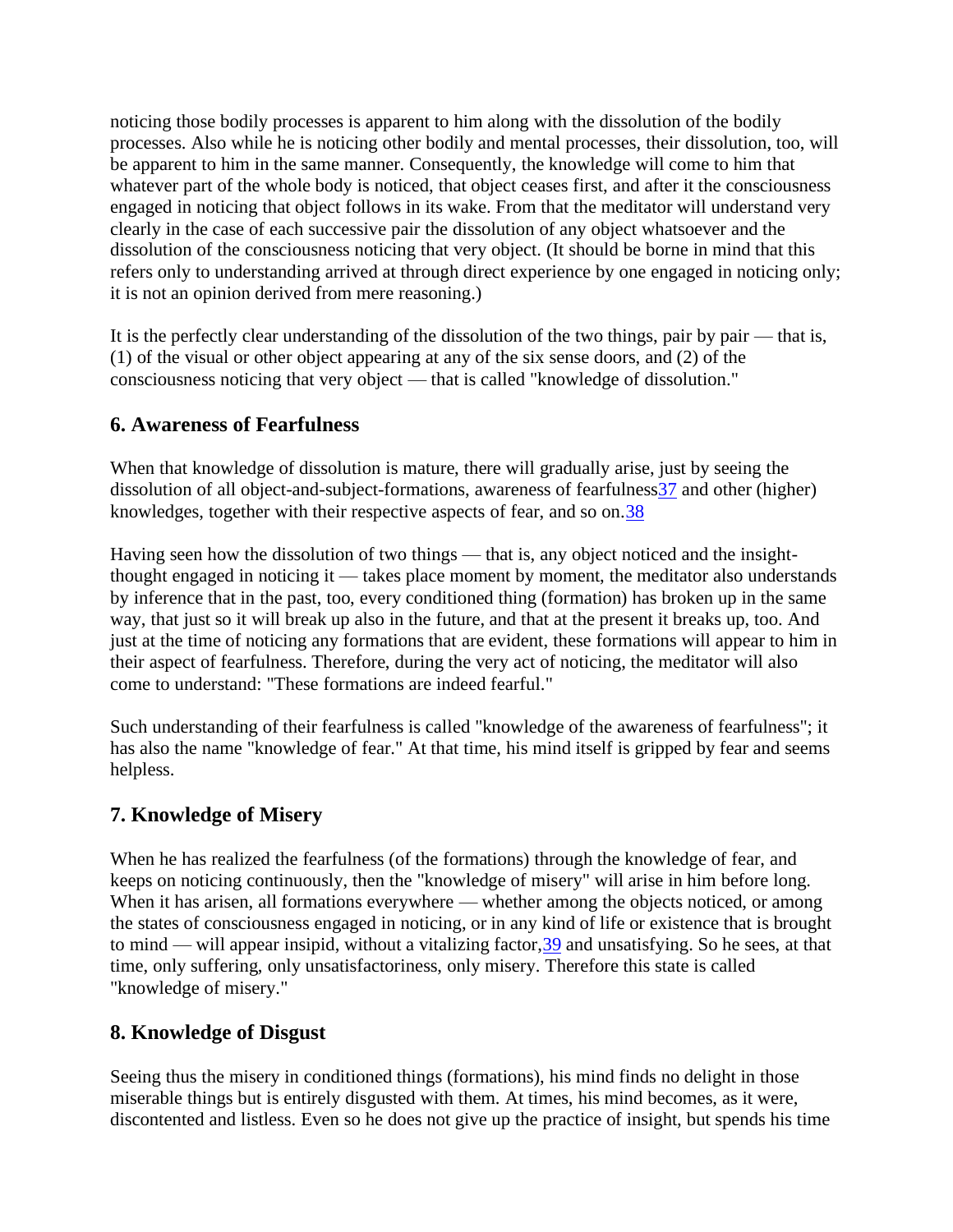continuously engaging in it. He therefore should know that this state of mind is not dissatisfaction with meditation, but is precisely the "knowledge of disgust" that has the aspect of being disgusted with the formations. Even if he directs his thought to the happiest sort of life and existence, or to the most pleasant and desirable objects, his mind will not take delight in them, will find no satisfaction in them. On the contrary, his mind will incline and lean and tend only towards Nibbana. Therefore the following thought will arise in him between moments of noticing: "The ceasing of all formations that are dissolving from moment to moment — that alone is happiness."

#### **9. Knowledge of Desire for Deliverance**

When through this knowledge (now acquired) he feels disgust with regard to every formation noticed, there will arise in him a desire to forsake these formations or to become delivered from them. The knowledge relating to that desire is called "knowledge of desire for deliverance." At that time, usually various painful feelings arise in his body, and also an unwillingness to remain long in one particular bodily posture. Even if these states do not arise, the comfortless nature of the formations will become more evident than ever. And due to that, between moments of noticing, he feels a longing thus: "Oh, may I soon get free from that! Oh, may I reach the state where these formations cease! Oh, may I be able to give up these formations completely!" At this juncture, his consciousness engaged in noticing seems to shrink from the object noticed at each moment of noticing, and wishes to escape from it.

#### **10. Knowledge of Re-observation**

Being thus desirous of escaping from the formations, the meditator makes stronger effort and continues the practice of noticing these very formations with the single purpose of forsaking them and escaping from them. For that reason, the knowledge arising at that time is called "knowledge of re-observation." The term "re-observation" has the same meaning as "re-noticing" or "recontemplation." Then the nature (or characteristics) of the formations — their being impermanent, suffering, and without a self — will be clearly evident to him; and among these three, the aspect of suffering will be particularly distinct.

At this stage, too, there will usually arise in his body various kinds of pains which are severe, sharp, and of growing intensity. Hence his whole bodily and mental system will seem to him like an unbearable mass of sickness or a conglomeration of suffering. And a state of restlessness will usually manifest itself, making him incapable of keeping to one particular posture for any length of time. For then he will not be able to hold any one position long, but will soon want to change it. This state, however, simply manifests the unbearable nature of the formations. Though he wants to change his bodily posture, still he should not give in easily to that wish, but should endeavor to remain motionless for a longer period in the same posture and continue to carry on the practice of noticing. By doing so he will be able to overcome his restlessness.

Now his insight knowledge is quite strong and lucid, and by virtue of it even his painful feelings will at once cease as soon as they are firmly noticed. Even if a painful feeling does not cease completely, he will perceive that it is dissolving, part by part, from moment to moment. That is to say, the ceasing, vanishing, and disappearing of each single moment of feeling will become apparent separately in each corresponding act of noticing. In other words, now it will not be as it was at the time of the knowledge of comprehension, when the constant flow or continuity of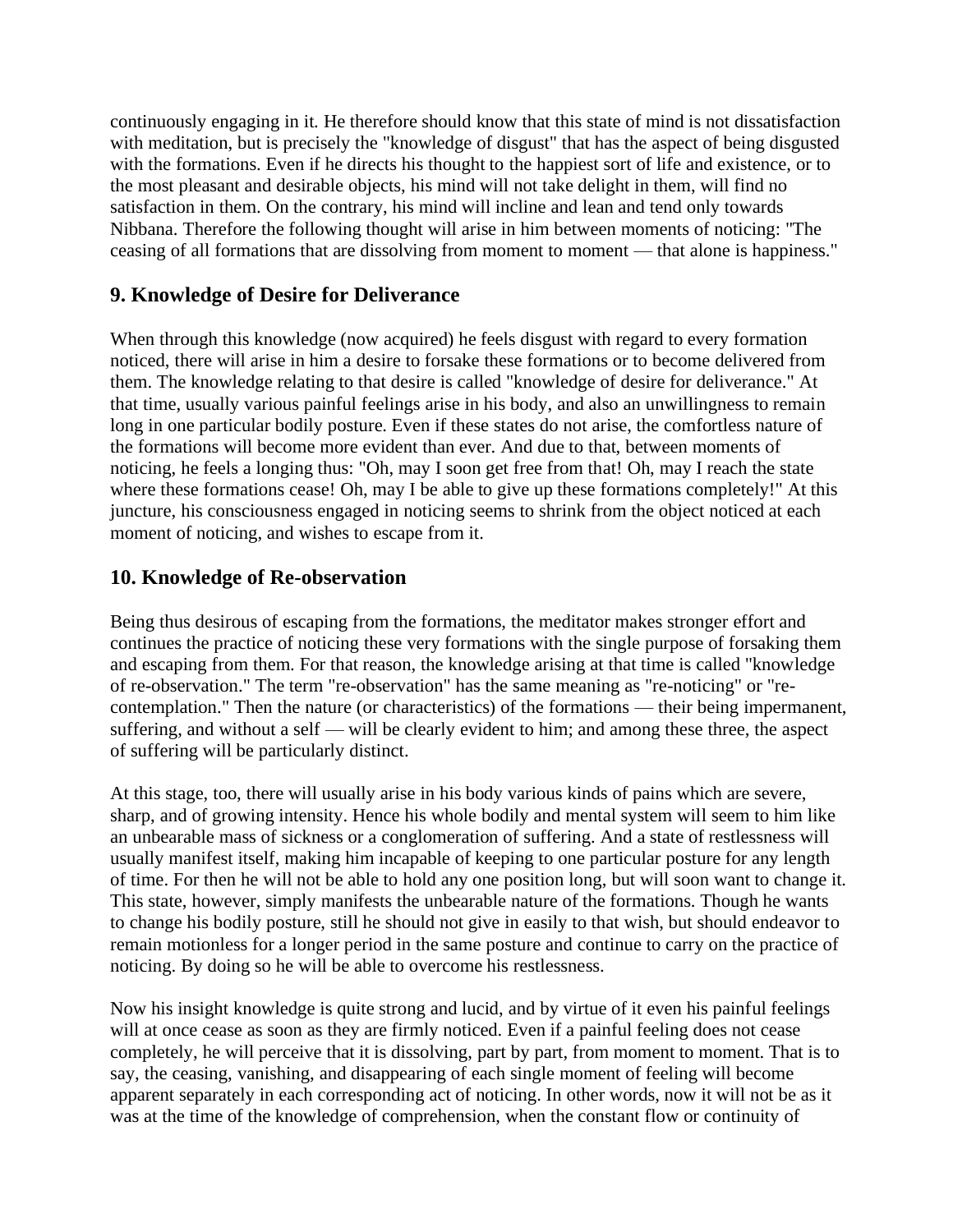feelings of the same kind was apparent as a single unit. But if, without abandoning the practice, that feeling of pain is firmly and continuously noticed, it will entirely cease before long. When it ceases in that way, it does so for good and will not arise again. Though in that way the insight knowledge may have become strong and perfectly lucid, still he is not satisfied with that much. He will even think: "My insight knowledge is not clear." He should, however, dismiss such thoughts by applying the act of noticing to them, and he should go on with his task of continuously noticing the bodily and mental formations as they occur.

If he perseveres thus, his noticing will become more and more clear as the time passes in minutes, hours, and days. Then he will overcome the painful feelings and the restlessness in being unable to remain long in one particular posture, and also the idea that his insight knowledge is not yet clear enough. His noticing will then function rapidly, and at every moment of noticing he will understand quite clearly any of the three characteristics of impermanence, etc.

This understanding of any of the three characteristics of impermanence, etc., through the act of noticing which functions with promptness in quick succession, is called "strong knowledge of reobservation."

#### **11. Knowledge of Equanimity about Formations**

When this knowledge of re-observation is mature, there will arise knowledge perceiving evident bodily and mental processes in continuous succession quite naturally, as if borne onward of itself. This is called "knowledge of equanimity about formations."

Now, in the act of noticing, effort is no longer required to keep formations before the mind or to understand them. After the completion of each single act of noticing, the object to be noticed will then appear of itself, and insight knowledge, too, will of itself notice and understand it. It is as if no further effort need be made by the meditator. Formerly, owing to seeing the dissolution of formations, there arose, in successive order, the aspect of fearfulness, the perception of misery, the aspect of disgust, the desire for deliverance, and dissatisfaction with the knowledge so far acquired. But now these mental states no longer arise even though, in the present state too, the breaking up of formations which are dissolving more rapidly is closely perceived. Even if a painful feeling arises in the body, no mental disturbance (grief) arises, and there is no lack of fortitude in bearing it. Generally, however, at this stage, pains will be entirely absent, that is, they do not arise at all. Even if the meditator thinks about something fearful or sad, no mental disturbance will arise, be it in the form of fear or of sorrow. This, firstly, is "the abandoning of fear" at the stage of "equanimity about formations."

At the earlier stage, on attaining knowledge of arising and passing away, great joy had arisen on account of the clarity of insight. But now this kind of joy does not arise, even though there is present the exceedingly peaceful and sublime clarity of mind belonging to "equanimity about formations." Though he actually sees desirable objects conducive to joy, or though he thinks about various enjoyable things, no strong feeling of joy will arise. This is "the abandoning of delight" at the stage of "equanimity about formations."

He cherishes no desire nor hate with regard to any object, desirable or undesirable, that comes into the range of his sense doors, but taking them as just the same in his act of noticing, he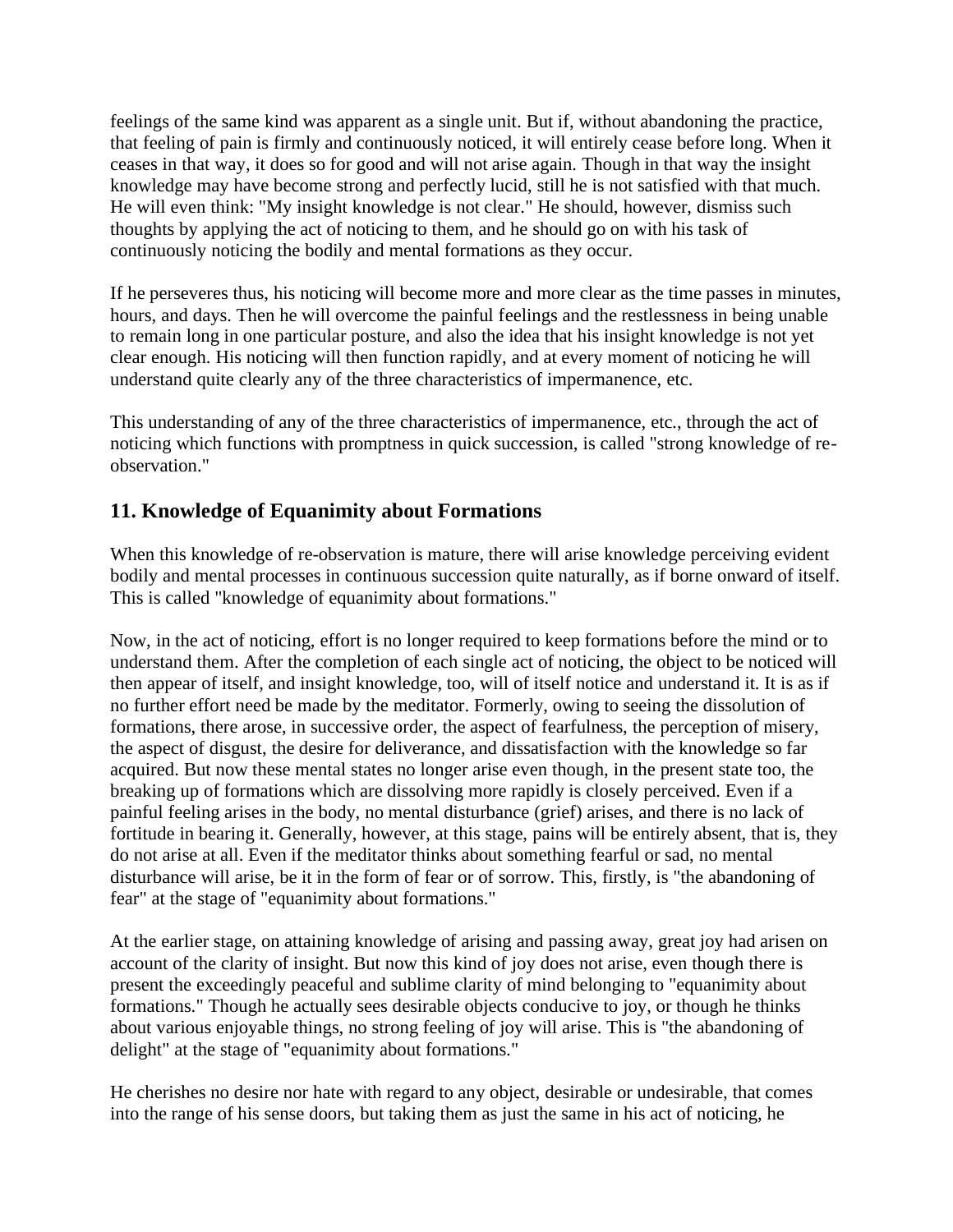understands them (that is to say, it is a pure act of understanding). This is "equable vision" at the stage of "equanimity about formations."

Of these three qualities just mentioned, it is said in the *Path of Purification:* "Having discarded fear and delight, he is impartial and neutral towards all formations" *(Visuddhimagga,* xxi,62).

If he resumes the practice of noticing with the thought: "Now I will do it vigorously again!" then, before long, the noticing will function efficiently as if borne onward of itself. From now onwards there is no need for the meditator to make further (deliberate) effort. Though he does not make a (deliberate) effort, his noticing will proceed in a continuous and steady flow for a long time; it will go on even for two or three hours without interruption. This is "the state of long-lasting (practice)" of equanimity about formations. Referring to this it is said in the *Patisambhidamagga:* " 'The wisdom lasting long' is the knowledge present in the mental states of equanimity about formations." The Great Commentary to the *Path of Purification* explains as follows: "This is said with reference to knowledge functioning in a continuous flow."

Now when noticing functions spontaneously as if borne onward of itself, the mind, even if sent out towards a variety of objects, generally refuses to go; and even if it does go, it will not stay long but will soon return to the usual object to be noticed, and will resume continuous noticing. In this connection it was said: "He shrinks, recoils, and retreats; he does not go forth to it."

# **12. Insight Leading to Emergence**

So, through knowledge of equanimity about formations, which is endowed with many virtues, blessings, and powers, he notices the formations as they occur. When this knowledge is mature, having become keen, strong, and lucid, on reaching its culmination point, it will understand any of the formations as being impermanent or painful or without self, just by seeing their dissolution. Now that act of noticing any one characteristic out of the three, which is still more lucid in its perfect understanding, manifests itself two or three times or more in rapid succession. This is called "insight leading to emergence.["40](http://www.accesstoinsight.org/lib/authors/mahasi/progress.html#n-40)

Thereupon, immediately after the last consciousness in the series of acts of noticing belonging to this insight leading to emergence, the meditator's consciousness leaps forth into Nibbana, which is the cessation of all formations, taking it as its object. Then there appears to him the stilling (subsidence) of all formations called cessation.

This mode of realization of Nibbana has been mentioned in many discourses of the Master, for example: "The vision of truth arose: whatsoever has the nature of arising is bound to cease." Herein the words "bound to cease" indicate the aspect of realizing the stilling and ceasing of all formations which have the nature of arising.

Also in the *Questions of King Milinda* it is said: "His consciousness, while carrying on the practice of bringing to mind (i.e., noticing), passes beyond the continuous occurrence of phenomena and alights upon non-occurrence. One who, having practiced in the correct manner, has alighted upon non-occurrence, O king, is said to have realized Nibbana."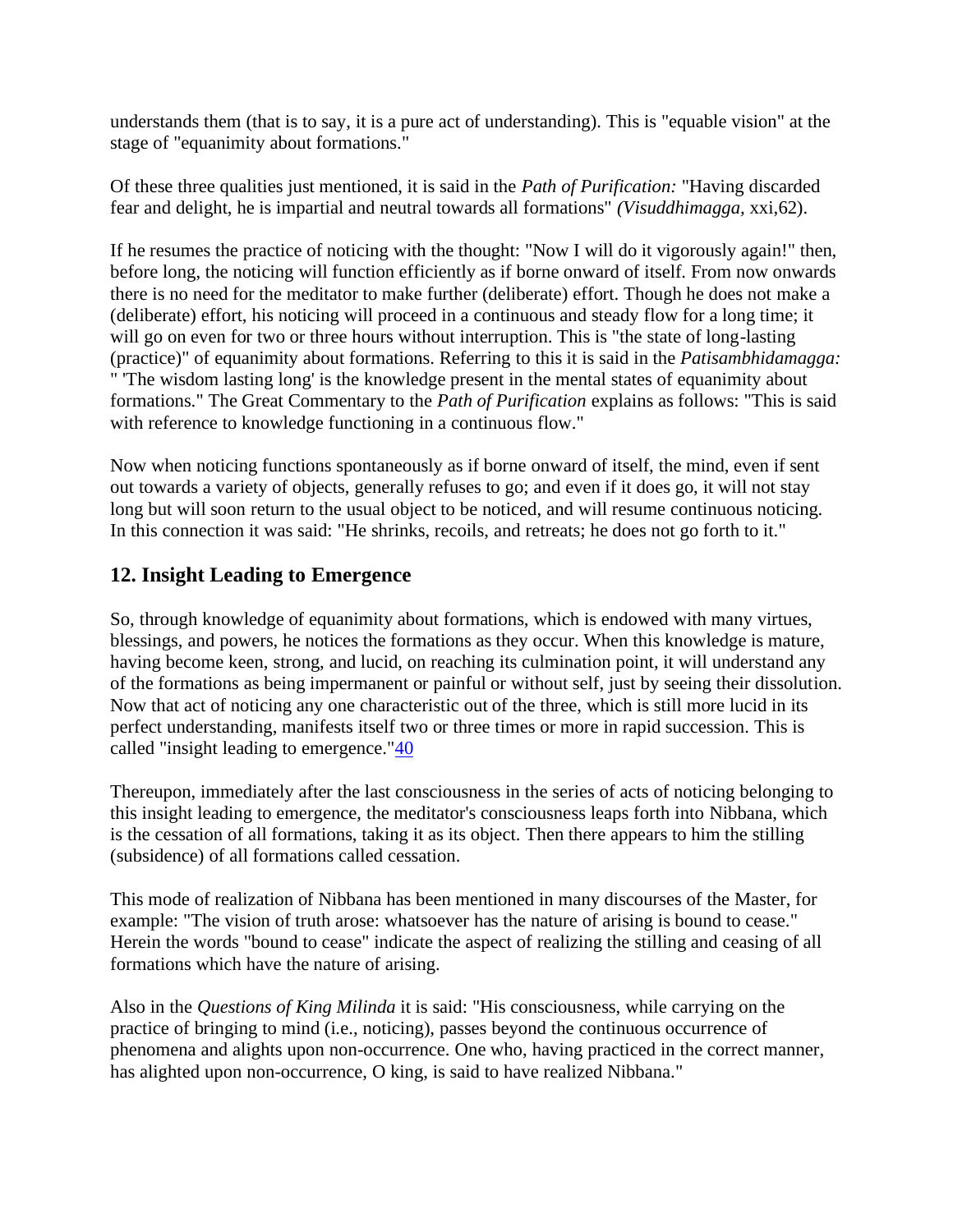The meaning is this: the meditator who wishes to realize Nibbana should repeatedly bring to mind, through the practice of noticing, every bodily and mental process that appears at any of the six sense doors. When he brings them to mind thus, his consciousness engaged in noticing here called "bringing to mind" — will, until adaptation knowledge is reached, fall at every moment upon the (conditioned) bodily and mental formations called here "continuous occurrence," because they go on occurring over and over again in an unbroken flow, like a river's current. But in the last phase, instead of falling upon that continuous occurrence, consciousness passes beyond it and alights upon "non-occurrence," which is the very opposite of the bodily and mental formations called here "occurrence." In other words, it arrives at non-occurrence, that is to say, it reaches, as if it "alights upon," cessation, which is the stilling of the formations (or conditioned phenomena). When the meditator, having already before practiced correctly and without deviation by way of the knowledge of arising and passing away and the other knowledges (or by way of the purification of conduct, of mind, of view, etc.), has in this manner arrived at non-occurrence (by the consciousness alighting upon it), he is said to have "realized Nibbana." He is called one who has made Nibbana a direct experience and has actually seen it.

# **13. Knowledge of Adaptation**

Here the knowledge by way of noticing that occurs last in the series constituting insight leading to emergence, is called "knowledge of adaptation.["41](http://www.accesstoinsight.org/lib/authors/mahasi/progress.html#n-41)

This is the end of the *purification by knowledge and vision of the course of practice.*

# **14. Maturity Knowledge**

Immediately afterwards, a type of knowledge manifests itself that, as it were, falls for the first time into Nibbana, which is void of formations (conditioned phenomena) since it is the cessation of them. This knowledge is called "maturity knowledge.["42](http://www.accesstoinsight.org/lib/authors/mahasi/progress.html#n-42)

VII. Purification by Knowledge and Visio[n](http://www.accesstoinsight.org/lib/authors/mahasi/progress.html#toc)

# **15. Path Knowledge**

It is followed immediately by knowledge that abides in that same Nibbana, which is void of formations since it is the cessation of them. This is called "path knowledge.["43](http://www.accesstoinsight.org/lib/authors/mahasi/progress.html#n-43) It is also called "purification by knowledge and vision."

# **16. Fruition Knowledge**

That again is immediately followed by knowledge that belongs to the final stage and continues in the course of its predecessor. It abides in that same Nibbana, which is void of formations since it is the cessation of them. This is called "fruition knowledge."

# **17. Knowledge of Reviewing**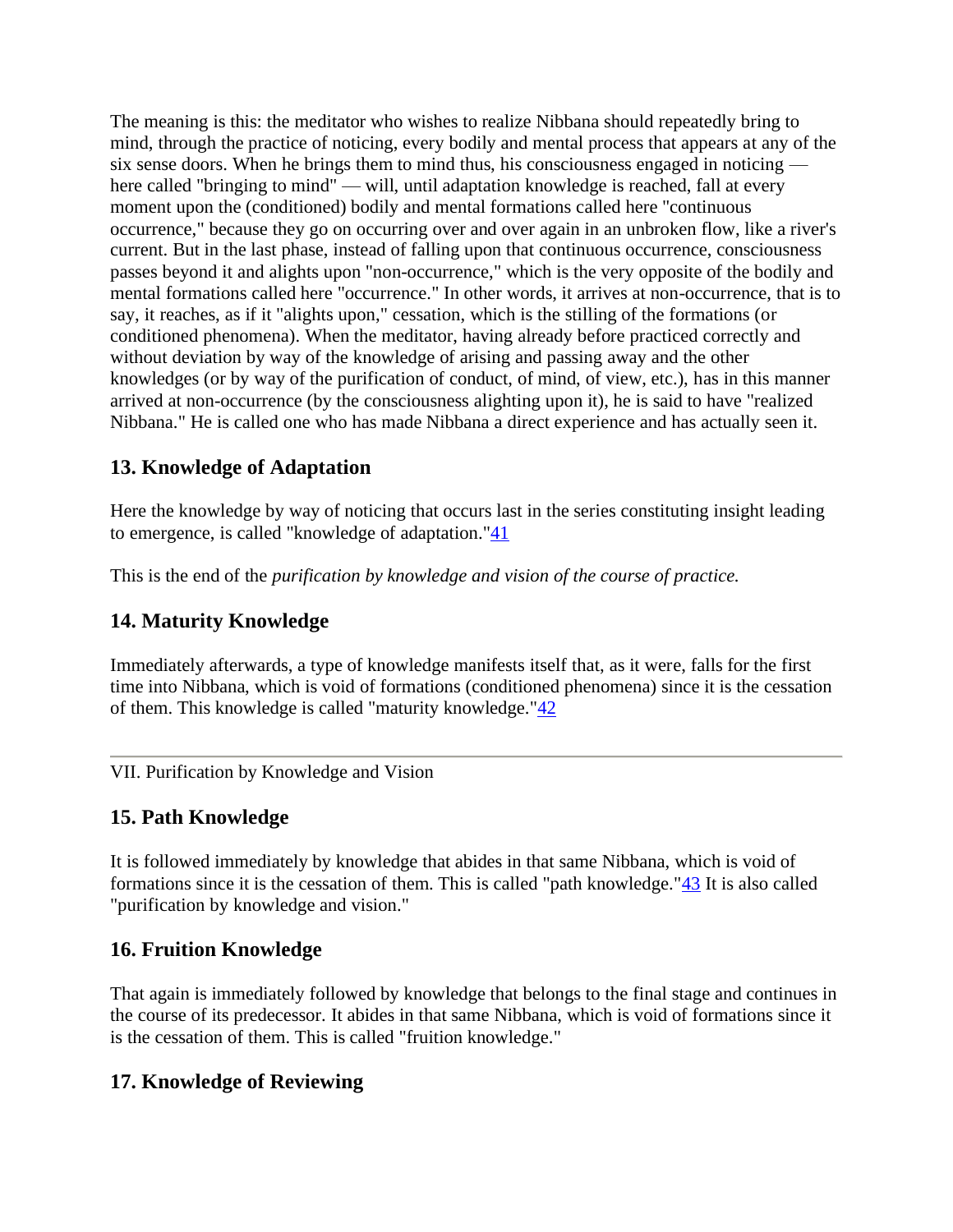The duration of that threefold knowledge of maturity, path, and fruition is, however, not long. It is very short, and lasts for just an instant, like the duration of a single thought of noticing. Subsequently there arises "knowledge of reviewing." Through that knowledge of reviewing the meditator discerns that the insight leading to emergence came along with the very rapid function of noticing, and that immediately after the last phase of noticing, the path consciousness entered into the cessation (of formations). This is "knowledge reviewing the path."

He also discerns that the consciousness abided in that same state of cessation during the intervening period between the path and reviewing. This is "knowledge reviewing fruition."

He further discerns that the object just experienced is void of all formations. This is "knowledge reviewing Nibbana."

In this connection it is said in the *Path of Purification:* " 'By that path, indeed, I have come'; thus he reviews the path. 'That blessing was obtained'; thus he reviews the fruition. 'That state has been penetrated as an object by me'[;44](http://www.accesstoinsight.org/lib/authors/mahasi/progress.html#n-44) thus he reviews the Deathless, Nibbana" *(Visuddhimagga,* xxii, 20).

Some meditators, but not all, have "reviewing of defilements." $\frac{45}{3}$ 

After having reviewed in this way, the meditator still continues the practice of noticing bodily and mental processes as they become evident. But while he is thus engaged in noticing, the bodily and mental processes appear to him quite coarse, not subtle as before at the time of the knowledge of equanimity about formations. Why is this so? This is so because the knowledge present now has the nature of the knowledge of arising and passing away. For when the noble disciples (namely, stream-winners, etc.) resume the practice of insight (by noticing), the knowledge of arising and passing away usually arises at the beginning. This is the usual course of order in this respect.

However, when some meditators emerge from the attainment of path and fruition, great faith, happiness, rapture, and tranquillity, produced by virtue of the attainment, arise flooding the whole body. Owing to that, they are unable to carry out the practice of noticing anything apparent at that time. Even if they make double effort and attempt to proceed with the practice of insight, they fail to discern the phenomena clearly and separately, at the moment of their occurrence. They continue to experience only rapture, tranquillity, and happiness, which occur with great force. This state of mind, which is extraordinarily serene through the strong faith prevailing, lasts for one hour, two hours, or more, without break. Because of this, meditators feel as if they were in some such place as a wide open space suffused with radiance and most delightful. The rapture and happiness, of a serene character, that then arise are praised by meditators thus: "Surely, I have never before felt and experienced such happiness!" After two or three hours have passed, that faith, happiness, rapture, and tranquillity will fade. The meditators can once again proceed with noticing the bodily and mental processes as they occur, distinguishing them separately, and they will be able to discern them clearly. But at that time, too, first the knowledge of arising and passing away will appear.

# **18. Attainment of Fruition**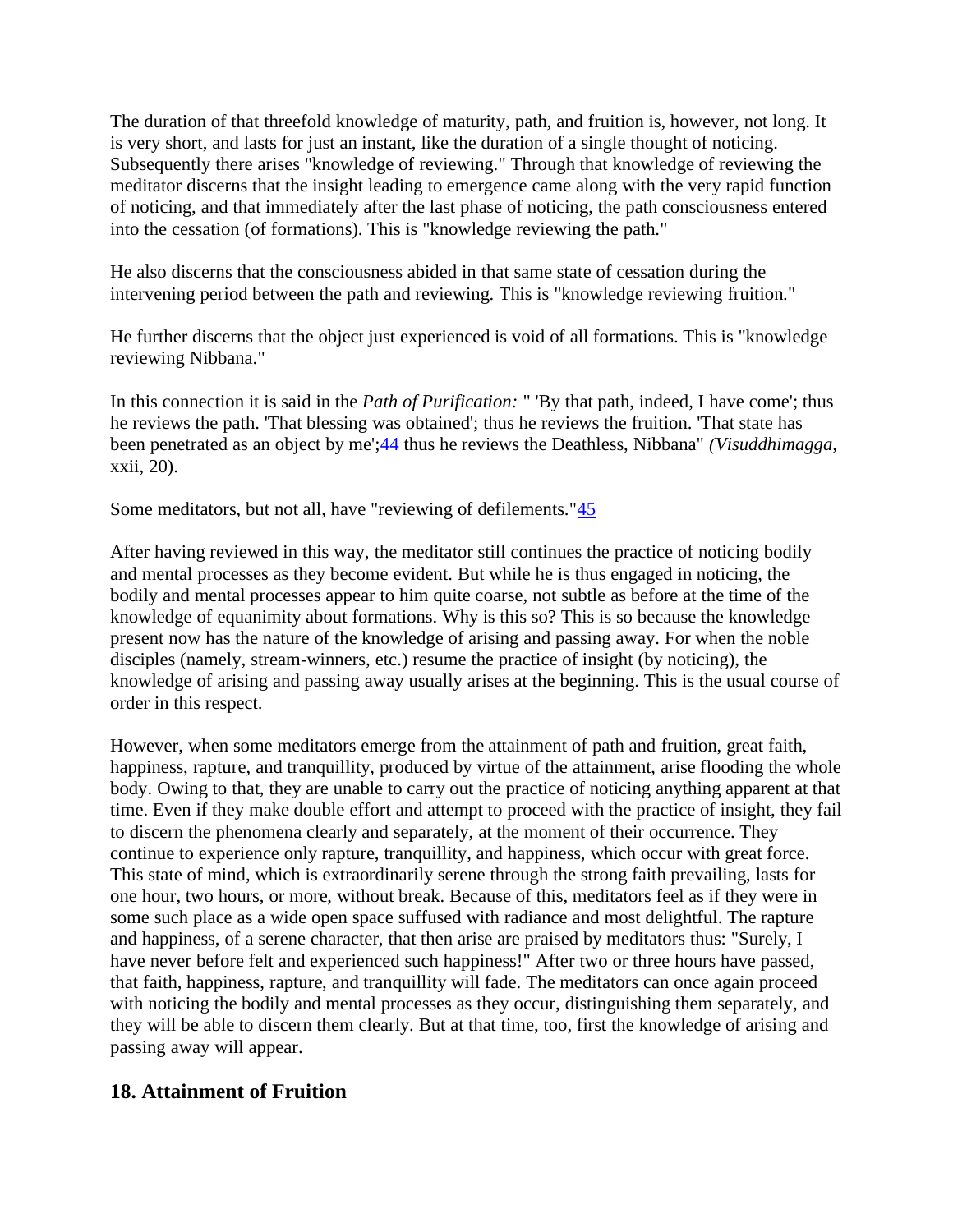While he is thus engaged in noticing, his insight knowledge will gradually grow, and soon will again reach the stage of equanimity about formations. If his power of concentration is still short of perfection, only the equanimity about formations will go on repeating itself. But if his concentration has reached perfection, then, in the case of one who does the insight practice of noticing with a view of attaining only to the first path and fruition, the fruition consciousness of the first path alone reaches cessation of formations by way of the *attainment of fruition.*[46](http://www.accesstoinsight.org/lib/authors/mahasi/progress.html#n-46) This occurs in precisely the same way as the path and fruition consciousness that occurred earlier in the consciousness-sequence belonging to the initial attainment of the first path. The only difference here is the capacity of the fruition attainment to last long.

One should also set one's mind resolutely upon the further tasks: to be able to repeat the achievement of fruition attainment, to achieve it rapidly, and, at the time of achievement, to abide in it a long time, say for six, ten, fifteen or thirty minutes, or for an hour or more.

In one who applies himself to achieving the attainment of fruition, knowledge of arising and passing away will arise at the beginning. Advancing from there in the due sequence, soon the knowledge of equanimity about formations is reached. But when skill in the practice has been acquired, the knowledge of equanimity about formations will arise quickly even after four or five acts of noticing. If the power of concentration has reached perfection, the fruition consciousness will repeatedly become absorbed in cessation by way of fruition attainment. The mind can thus reach absorption even while one is walking up and down, or while taking a meal, and the fruition attainment can remain for any length of time resolved upon. During the fruition attainment, the mind will abide only in the cessation of formations and will not be aware of anything else.

#### **19. The Higher Paths and Fruitions**

When the meditator has thus become skilled in achieving the fruition attainment, he should resolutely set his mind upon the task of attaining to the higher paths and fruitions. What should now be done by one who has set himself that task? Just as before, he should carry out the practice of noticing (anything occurring) at the six sense doors.

Hence, the meditator should notice any bodily and mental process that becomes evident to him at the six sense doors. While he is thus engaged, he will see, at the stage of knowledge of arising and passing away, that the first objects consisting of formations appear to him rather coarse, and that his mind is not well concentrated. The development of insight belonging to the higher paths is, in fact, not as easy as that of insight belonging to the fruition attainment already achieved by the meditator. It is in fact somewhat difficult, due to the fact that insight has to be developed anew. It is, however, not so very difficult as it was at the first time when beginning the practice. In a single day, or even in a single hour, he can gain the knowledge of equanimity about formations. This statement is made here, basing it on the experience usually gained by persons of the present day who had to be given guidance from the start and who did not possess particularly strong intelligence. Here it is applied, by inference, to similar types of persons in general.

But although equanimity about formations has been attained, if the spiritual facultie[s47](http://www.accesstoinsight.org/lib/authors/mahasi/progress.html#n-47) have not yet reached full maturity, it just goes on repeating itself. Though he who has won (one of the lower) fruitions may be able to enter into it several times within one hour, yet if his spiritual faculties are immature, he cannot attain the next higher path within as much as one day, two,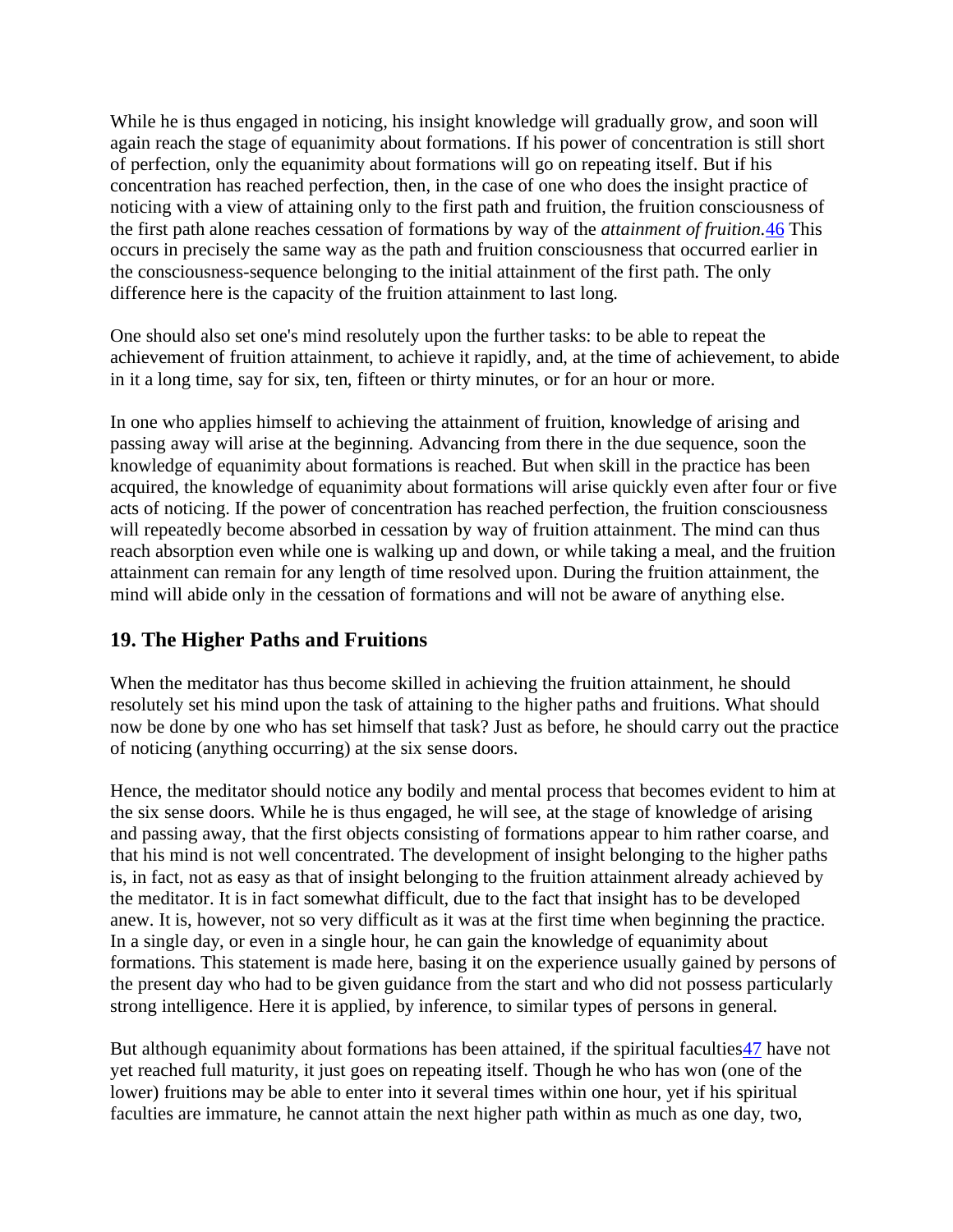three, or more days. He abides merely in equanimity about formations. If, however, he then directs his mind to reach the fruition already attained, he will reach it perhaps in two or three minutes.

When, however, the spiritual faculties are mature, one who carries out the practice of insight for attaining to a higher path will find that immediately after equanimity about formations has reached its culmination, the higher path and fruition arise in the same way as before (i.e., as at the time of the first path and fruition), that is to say, it is preceded by the stages of adaptation and maturity. After the fruition, the stages of reviewing, etc., that follow are also the same as before.

Anything else concerning the method of practice for insight and the progress of knowledge right up to arahantship can be understood in precisely the same way as described. Hence there is no need to elaborate it any further.

#### Conclusion

Now, the present treatise on the "Progress of Insight through the Stages of Purification" has been written in a concise form, so that meditators can easily comprehend it. Hence complete details have not been given here. And since it was written with a view to making it easily intelligible, in many passages of this treatise relevant canonical references have not been quoted, and there are repetitions and other faults of literary composition. But these shortcomings of presentation and the incompleteness of canonical references may here be overlooked by the reader. Only the meaning and purpose should be heeded well by the wise. It is to this that I would invite the reader's attention.

Though in the beginning it was mentioned that this treatise has been written for those who have already obtained distinctive results in their practice, others may perhaps read it with advantage, too.

Now these are my concluding good wishes for the latter type of readers: Just as a very delicious, appetizing, tasty and nutritious meal can be appreciated fully only by one who has himself eaten it, and not without partaking of it, in the same way, the whole series of knowledges described here can be understood fully only by one who has himself seen it by direct experience, and not otherwise. So may all good people reach the stage of indubitable understanding of this whole series of knowledges! May they also strive to attain it!

This treatise on the purities and insights, For meditators who have seen things clear, Although their store of learning may be small — The Elder, Mahasi by name, in insight's method skillful, Has written it in Burmese tongue and into Pali rendered it.

The Treatise on the Purities and Insights composed on 22.5.1950 is here concluded.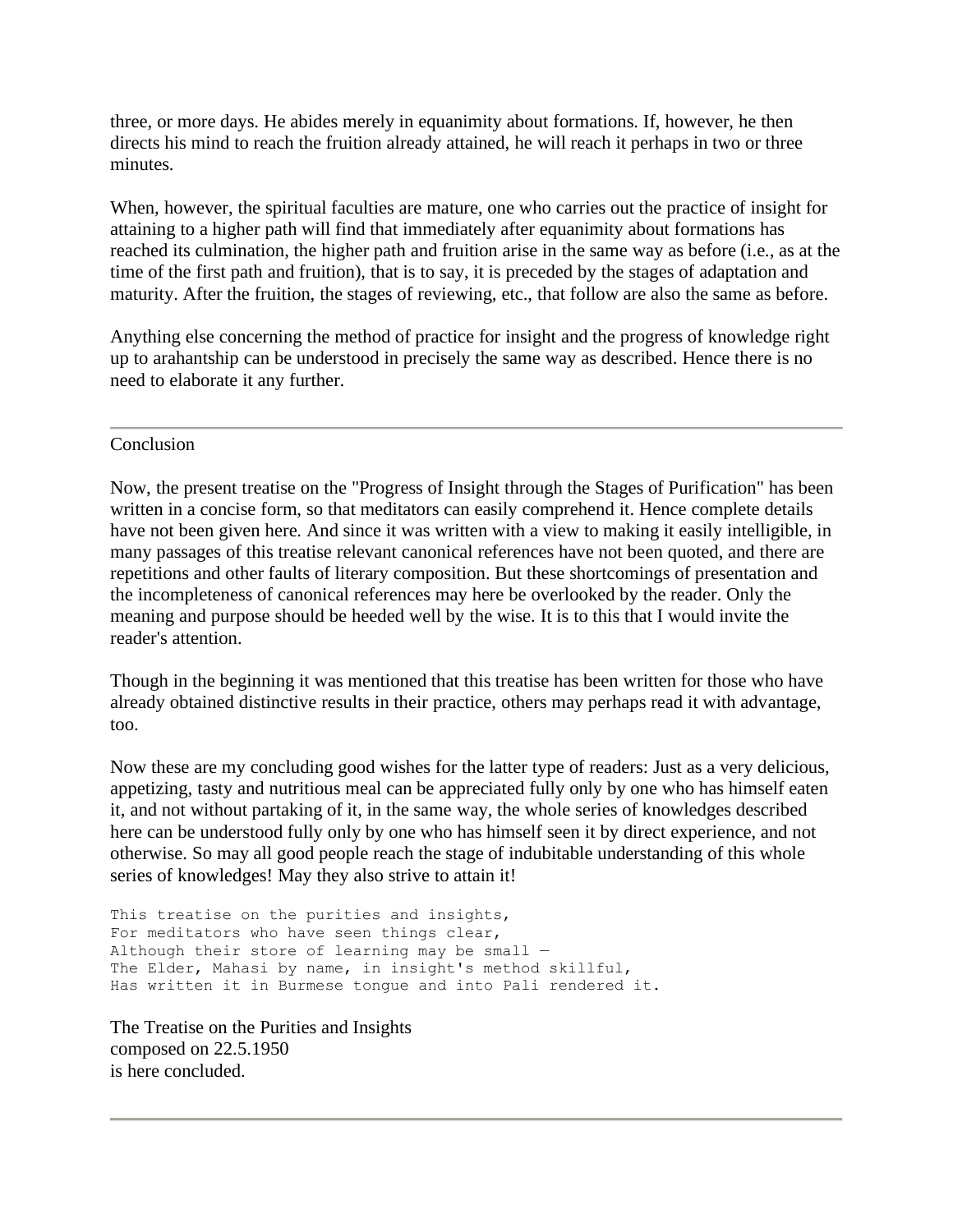#### **Notes**

**[1.](http://www.accesstoinsight.org/lib/authors/mahasi/progress.html#t-1)** Her[e, a](http://www.accesstoinsight.org/lib/authors/mahasi/progress.html#toc)nd in the title of this treatise, the Pali term *ñana* has been rendered by "insight," as at the outset the word "knowledge," the normal rendering of *ñana,* might not be taken by the reader with the full weight and significance which it will receive in the context of the present treatise. In all the following occurrences, however, this Pali term has been translated by "knowledge," while the word "insight" has been reserved for the Pali term *vipassana.* When referring to the several types and stages of knowledge, the plural "knowledges" has been used, in conformity with the Pali *ñanani.*

**[2.](http://www.accesstoinsight.org/lib/authors/mahasi/progress.html#t-2)** In the canonical Buddhist scriptures, the seven stages of purification *(visuddhi)* are mentioned in the Discourse on the Stage Coaches (Majjhima Nikaya No. 24). They are also the framework of the Venerable Buddhaghosa's *Path of Purification (Visuddhimagga),* where they are explained in full. (Translation by Ñanamoli Thera, publ. by BPS.)

**[3.](http://www.accesstoinsight.org/lib/authors/mahasi/progress.html#t-3)** "Motion" *(vayo,* lit. wind, air) refers to the last of the four material elements *(dhatu),* or primary qualities of matter. The other three are: earth (solidity, hardness), water (adhesion), and fire (caloricity). These four elements, in varying proportional strength, are present in all forms of matter. The so-called "inner wind element" which applies in this context is active in the body as motion, vibration, and pressure manifesting itself in the passage of air through the body (e.g., in breathing), in the movement and pressure of limbs and organs, and so on. It becomes perceptible as a tactile process, or object of touch *(photthabbarammana),* through the pressure caused by it.

**[4.](http://www.accesstoinsight.org/lib/authors/mahasi/progress.html#t-4)** The attention directed to the movement of the abdomen was introduced into the methodical practice of insight-meditation by the author of this treatise, the Venerable Mahasi Sayadaw, and forms here the basic object of meditative practice. For details see *The Heart of Buddhist Meditation* by Nyanaponika Thera (London: Rider & Co., 1962; BPS, 1992), pp. 94f., 106. If preferred, the breath itself may instead be taken as the basic object of meditative attention, according to the traditional method of "mindfulness of breathing" *(anapanasati);* see *Heart of Buddhist Meditation,* pp.108ff. *Mindfulness of Breathing* by Ñanamoli Thera (BPS, 1982).

**[5.](http://www.accesstoinsight.org/lib/authors/mahasi/progress.html#t-5)** According to the Buddhist Abhidhamma teachings, only the three elements of earth, fire, and wind constitute the tactile substance in matter. The element of water is not held to be an object of touch even in cases where it predominates, as in liquids. What is tactile in any given liquid is the contribution of the other three elements to its composite nature.

**[6.](http://www.accesstoinsight.org/lib/authors/mahasi/progress.html#t-6)** "Door" is a figurative expression for the sense organs (which, including the mind, are sixfold), because they provide, as it were, the access to the world of objects.

**[7.](http://www.accesstoinsight.org/lib/authors/mahasi/progress.html#t-7)** The preceding sequence of terms is frequently used in the Discourses (Suttas) of the Buddha to refer to those individuals who have attained to the first supramundane stage on the road to arahantship, i.e., stream-entry *(sotapatti),* or the following ones. See Note 33. The term *Dhamma* refers here to Nibbana.

**[8.](http://www.accesstoinsight.org/lib/authors/mahasi/progress.html#t-8)** I. The Five Precepts binding on all Buddhist laymen, are: abstention from (1) killing, (2) stealing, (3) unlawful sexual intercourse, (4) lying, (5) intoxicants.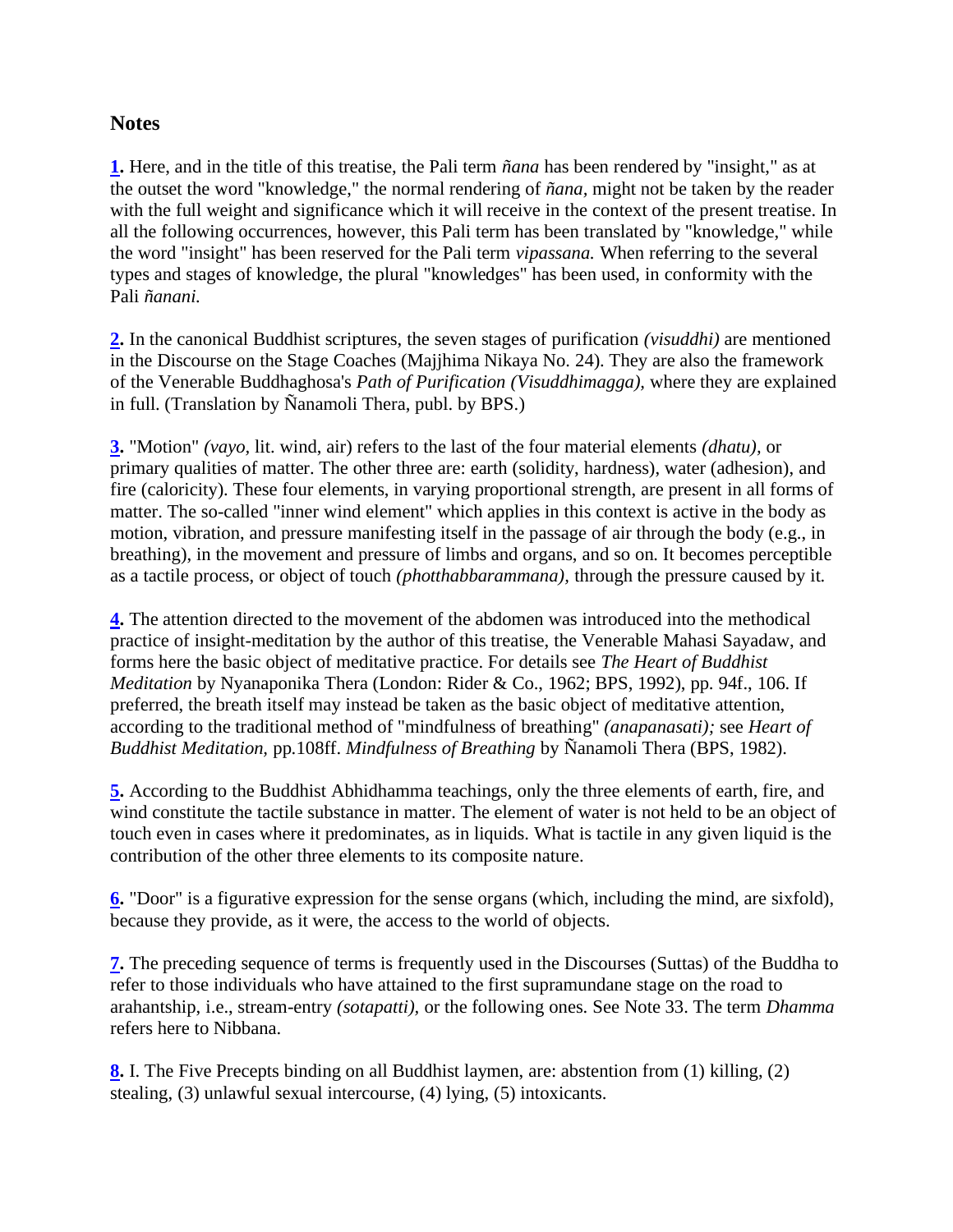II. The Eight Uposatha Precepts are: abstention from (1) killing, (2) stealing, (3) all sexual intercourse, (4) lying, (5) intoxicants, (6) partaking of solid food and certain liquids after noon, (7) abstention from (a) dance, song, music, shows (attendance and performance), (b) from perfumes, ornaments, etc., (8) luxurious beds. This set of eight precepts is observed by devout Buddhist lay followers on full-moon days and on other occasions.

III. The Ten Precepts: (1)-(6) = II, 1-6; (7) = II, 7 (a); (8) = II, 7 (b); (9) = II, 8; (10) abstention from acceptance of gold and silver, money, etc.

**[9.](http://www.accesstoinsight.org/lib/authors/mahasi/progress.html#t-9)** The other three items of the monk's fourfold pure conduct are control of the senses, purity of livelihood, and pure conduct concerning the monk's requisites.

**[10.](http://www.accesstoinsight.org/lib/authors/mahasi/progress.html#t-10)** Access (or "neighbourhood") concentration *(upacara-samadhi)* is that degree of mental concentration that approaches, but not yet attains, the full concentration *(appana-samadhi)* of the first absorption *(jhana).* It still belongs to the sensuous plane *(kamavacara)* of consciousness, while the jhanas belong to the fine-material plane *(rupavacara).*

**[11.](http://www.accesstoinsight.org/lib/authors/mahasi/progress.html#t-11)** *Pañcupadanakkhandha.* These five groups, which are the objects of grasping, are: (1) corporeality, (2) feeling, (3) perception, (4) mental formations, (5) consciousness.

**[12.](http://www.accesstoinsight.org/lib/authors/mahasi/progress.html#t-12)** Also called *sukkhavipassana-yanika.*

**[13.](http://www.accesstoinsight.org/lib/authors/mahasi/progress.html#t-13)** Literally: "according to their true nature and function."

**[14.](http://www.accesstoinsight.org/lib/authors/mahasi/progress.html#t-14)** This method of meditation aims at "knowledge by direct experience" *(paccakkha-ñana),* resulting from mindfulness directed towards one's own bodily and mental processes. It is for that reason that here express mention is made of "one's own life continuity." Having gathered the decisive direct experience from the contemplation of his own body and mind, the meditator will later extend the contemplation to the life-processes of others, by way of inference *(anumana).* See, in the Satipatthana Sutta, the recurrent passage: "contemplating the body, etc., externally."

**[15.](http://www.accesstoinsight.org/lib/authors/mahasi/progress.html#t-15)** "Noticing" *(sallakkhana)* is a key term in this treatise. The corresponding verb in the Pali language is *sallakkheti (sam* + *lakh),* which can be translated adequately as well as literally by "to mark clearly." Though the use of "to mark" in the sense of "to observe" or "to notice" is quite legitimate in English, it is somewhat unusual and unwieldy in its derivations. Hence the rendering by "noticing" was chosen. "Noticing" is identical with "bare attention," the term used in the translator's book *The Heart of Buddhist Meditation.*

**[16.](http://www.accesstoinsight.org/lib/authors/mahasi/progress.html#t-16)** The Sub-commentary to the Brahmajala Sutta explains as follows: "Things in their true nature *(paramatthadhamma)* have two characteristics or marks: specific characteristics and general characteristics. The understanding of the specific characteristics is knowledge by experience *(paccakkha-ñana),* while the understanding of the general characteristics is knowledge by inference *(anumana-ñana)."* The specific characteristic, for instance, of the element of motion *(vayo-dhatu)* is its nature of supporting, its function of moving; its general characteristics are impermanence, etc.

**[17.](http://www.accesstoinsight.org/lib/authors/mahasi/progress.html#t-17)** The three terms printed in italics are standard categories of definition used in the Pali Commentaries and the *Visuddhimagga.* In the case of mental phenomena, a fourth category,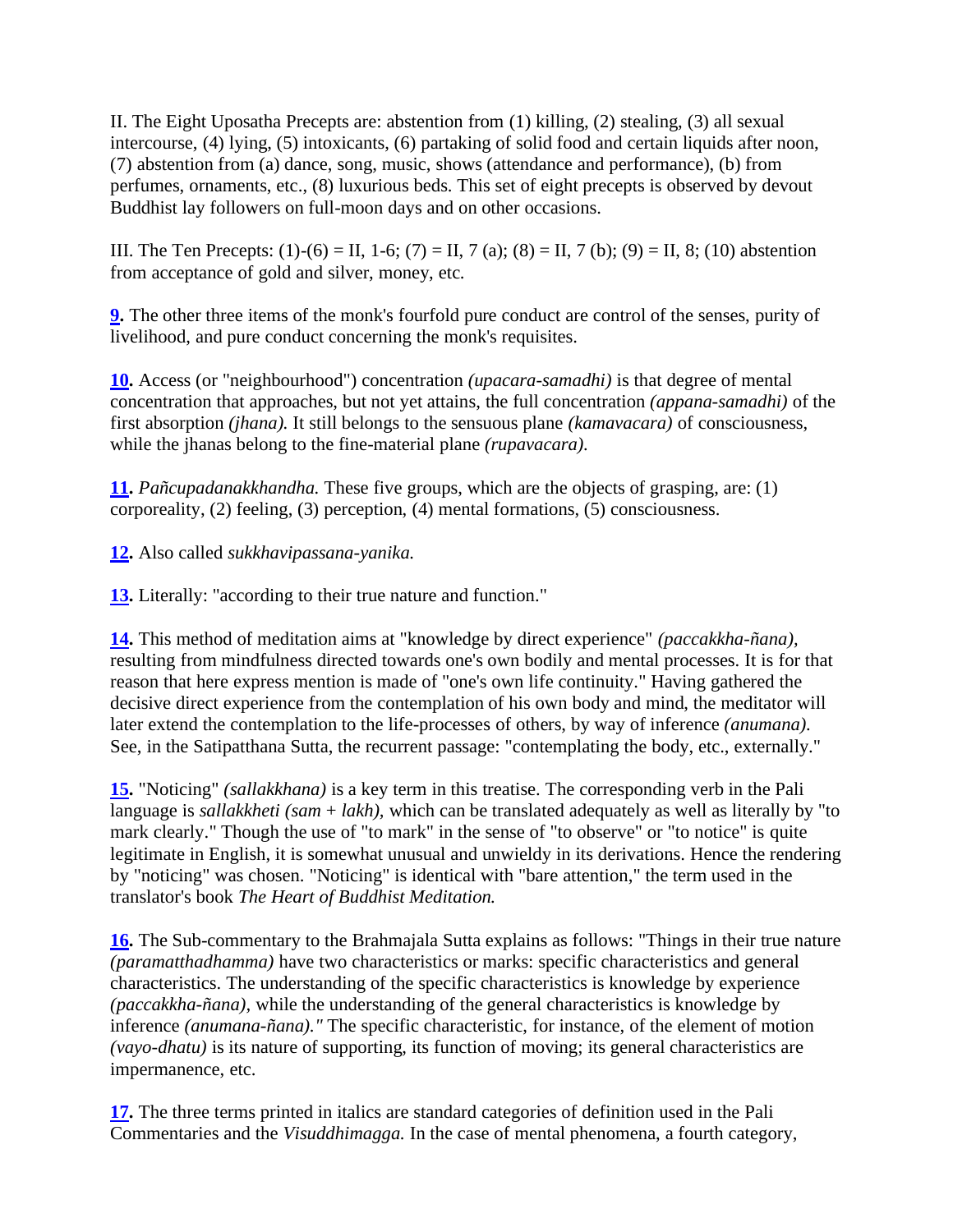"proximate condition" *(padatthana)* is added. The definition of the element of motion (or of wind) occurs, for instance, in the *Visuddhimagga* (XI, 93) and is shown in this treatise to be a fact of direct experience.

**[18.](http://www.accesstoinsight.org/lib/authors/mahasi/progress.html#t-18)** "Purification of mind" refers to mental concentration of either of two degrees of intensity: full concentration or access concentration (see Note 10). In both types of concentration, the mind is temporarily purified from the five mental hindrances (see Note 20), which defile the mind and obstruct concentration.

**[19.](http://www.accesstoinsight.org/lib/authors/mahasi/progress.html#t-19)** The "other" objects may also belong to the same series of events, for instance, the recurrent rise and fall of the abdomen.

**[20.](http://www.accesstoinsight.org/lib/authors/mahasi/progress.html#t-20)** The five mental hindrances *(nivarana)* which obstruct concentration, are: (1) sense-desire, (2) ill-will, (3) sloth and torpor, (4) agitation and remorse, (5) sceptical doubt. For details, see *The Five Mental Hindrances and their Conquest,* by Nyanaponika Thera (BPS Wheel No. 26).

**[21.](http://www.accesstoinsight.org/lib/authors/mahasi/progress.html#t-21)** Insight reaches its culmination on attaining to the perfection of the "purification by knowledge and vision of the course of practice." See Note 41 and the *Visuddhimagga,* XXI,1.

**[22.](http://www.accesstoinsight.org/lib/authors/mahasi/progress.html#t-22)** This passage is translated in *The Way of Mindfulness* by Soma Thera (3rd ed., BPS, 1967), p. 104, where, for our term "access concentration," the rendering "partial absorption" is used.

[23.](http://www.accesstoinsight.org/lib/authors/mahasi/progress.html#t-23) When occurring during the practice of tranquillity meditation.

**[24.](http://www.accesstoinsight.org/lib/authors/mahasi/progress.html#t-24)** This is the fully absorbed concentration *(jhana)* achieved at the attainment of the noble paths and fruitions.

**[25.](http://www.accesstoinsight.org/lib/authors/mahasi/progress.html#t-25)** In the Commentary to the Majjhima Nikaya No.111, the Anupada Sutta.

**[26.](http://www.accesstoinsight.org/lib/authors/mahasi/progress.html#t-26)** The *Visuddhimagga* says that both terms, "knowledge by inductive insight" and "comprehension by groups," are names for the same type of insight. According to the *Paramattha-manjusa,* its Commentary, the former term was used in Ceylon, the latter in India.

**[27.](http://www.accesstoinsight.org/lib/authors/mahasi/progress.html#t-27)** The ten corruptions of insight *(vipassanupakkilesa)* are first mentioned in the *Patisambhidamagga* (PTS, Vol. II, pp.100f.) and are explained in the *Visuddhimagga* (XX,105ff.). The names and the sequence of the terms as given in this treatise differ slightly from those found in the above two sources.

**[28.](http://www.accesstoinsight.org/lib/authors/mahasi/progress.html#t-28)** The five grades of rapture *(piti),* dealt with in the *Visuddhimagga* (IV,94) are: (1) minor, (2) momentarily recurring, (3) flooding, (4) elevating, (5) suffusing.

**[29.](http://www.accesstoinsight.org/lib/authors/mahasi/progress.html#t-29)** This passage refers to the six pairs of qualitative factors of mental activity, which, according to the Abhidhamma, are present in all moral consciousness though in different degrees of development. The first pair is tranquillity (a) of consciousness, and (b) of its concomitant mental factors. The other pairs are agility, pliancy, wieldiness, proficiency, and uprightness, all of which have the same twofold division as stated before. These six pairs represent the formal, or structural,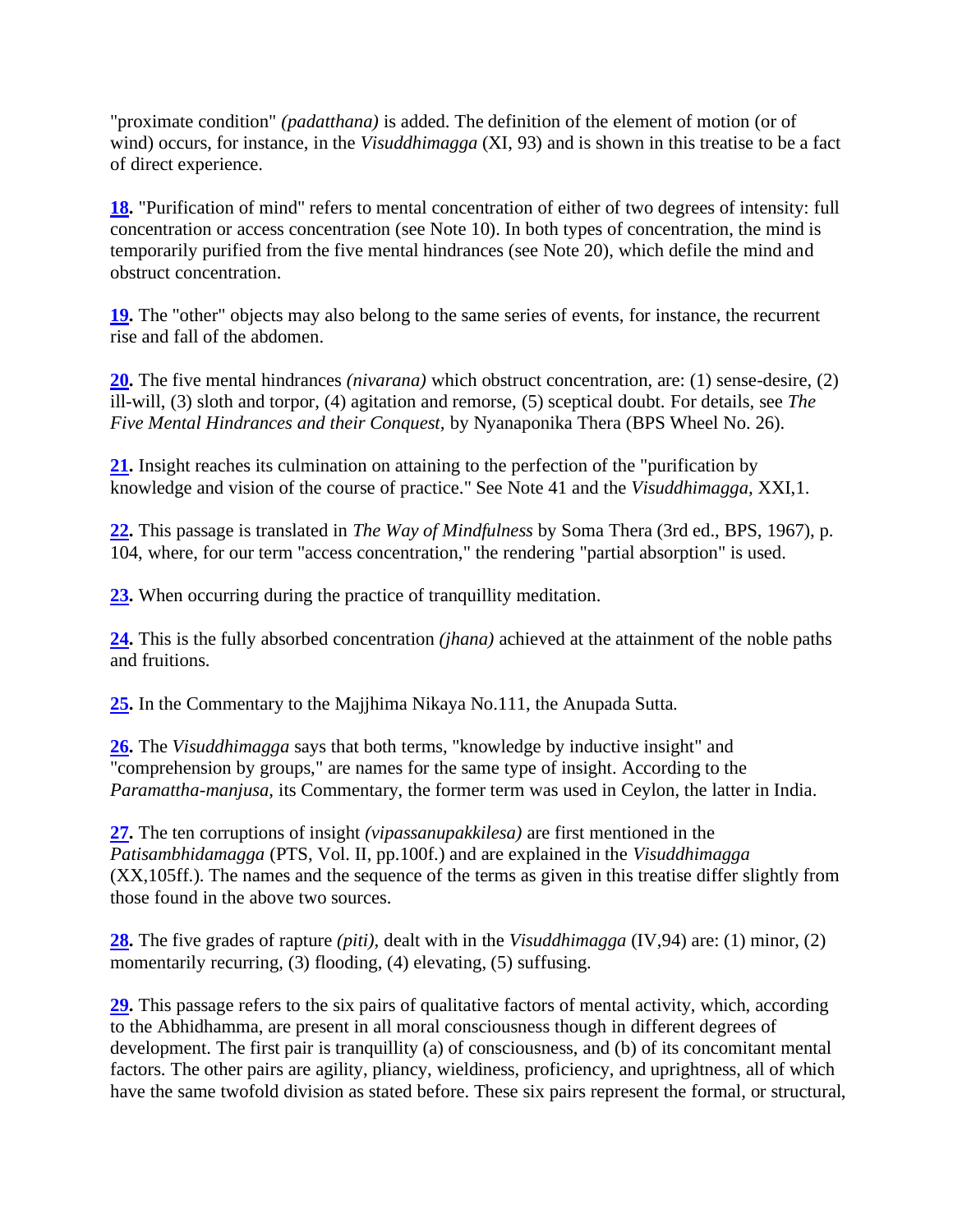side of moral consciousness. For details see *Abhidhamma Studies,* by Nyanaponika Thera (2nd ed. BPS, 1985), pp.81f.

**[30.](http://www.accesstoinsight.org/lib/authors/mahasi/progress.html#t-30)** These six obstructions of mind are countered by the six pairs of mental factors mentioned in Note 29 and in the following sentence of the text.

**[31.](http://www.accesstoinsight.org/lib/authors/mahasi/progress.html#t-31)** *Non-action,* non-activity or non-busyness, refers to the receptive, but keenly watchful, attitude of noticing (or bare attention).

**[32.](http://www.accesstoinsight.org/lib/authors/mahasi/progress.html#t-32)** *Advertence* is the first stage of the perceptual process, as analyzed in the Abhidhamma. It is the first "turning-towards" the object of perception; in other words, initial attention.

**[33.](http://www.accesstoinsight.org/lib/authors/mahasi/progress.html#t-33)** The supramundane paths and fruitions are: stream-entry, once-returning, non-returning, and arahantship. By attaining to the first path and fruition, that of stream-entry, final deliverance is assured at the latest after seven more rebirths.

**[34.](http://www.accesstoinsight.org/lib/authors/mahasi/progress.html#t-34)** "Conceptual objects of shapes" *(santhana-paññatti).* The other two types of concepts intended here are: the concepts of individual identity derived from the *continuity* of serial phenomena *(santati-paññatti),* and collective concepts derived from the *agglomeration* of phenomena *(samuha-paññatti).*

**[35.](http://www.accesstoinsight.org/lib/authors/mahasi/progress.html#t-35)** "The idea of formations with their specific features": this phrase elaborates the meaning applicable here of the Pali term *nimitta,* which literally means "mark," "sign," "feature," i.e., the idea or image conceived of an object perceived.

**[36.](http://www.accesstoinsight.org/lib/authors/mahasi/progress.html#t-36)** "With its particular structure" *(sa-viggaha):* the distinctive *(vi)* graspable *(gaha)* form of an object.

**[37.](http://www.accesstoinsight.org/lib/authors/mahasi/progress.html#t-37)** *Bhay'upatthana.* The word *bhaya* has the subjective aspect of fear and the objective aspect of fearfulness, danger. Both are included in the significance of the term in this context.

**[38.](http://www.accesstoinsight.org/lib/authors/mahasi/progress.html#t-38)** This refers to the knowledges described in the following (Nos. 7-11).

**[39.](http://www.accesstoinsight.org/lib/authors/mahasi/progress.html#t-39)** *Niroja.* Lit. "without nutritive essence."

**[40.](http://www.accesstoinsight.org/lib/authors/mahasi/progress.html#t-40)** According to the *Visuddhimagga,* the "insight leading to emergence" is the culmination of insight, and is identical with the following three knowledges: equanimity about formations, desire for deliverance, and knowledge of re-observation. It is called "leading to emergence" because it emerges from the contemplation of formations (conditioned phenomena) to the supramundane path that has Nibbana as its object.

**[41.](http://www.accesstoinsight.org/lib/authors/mahasi/progress.html#t-41)** The *Visuddhimagga* says (XXI,130): "The knowledge of adaptation derives its name from the fact that it adapts itself to the earlier and the later states of mind. It adapts itself to the preceding eight insight knowledges with their individual functions, and to the thirty-seven states partaking of enlightenment that follow."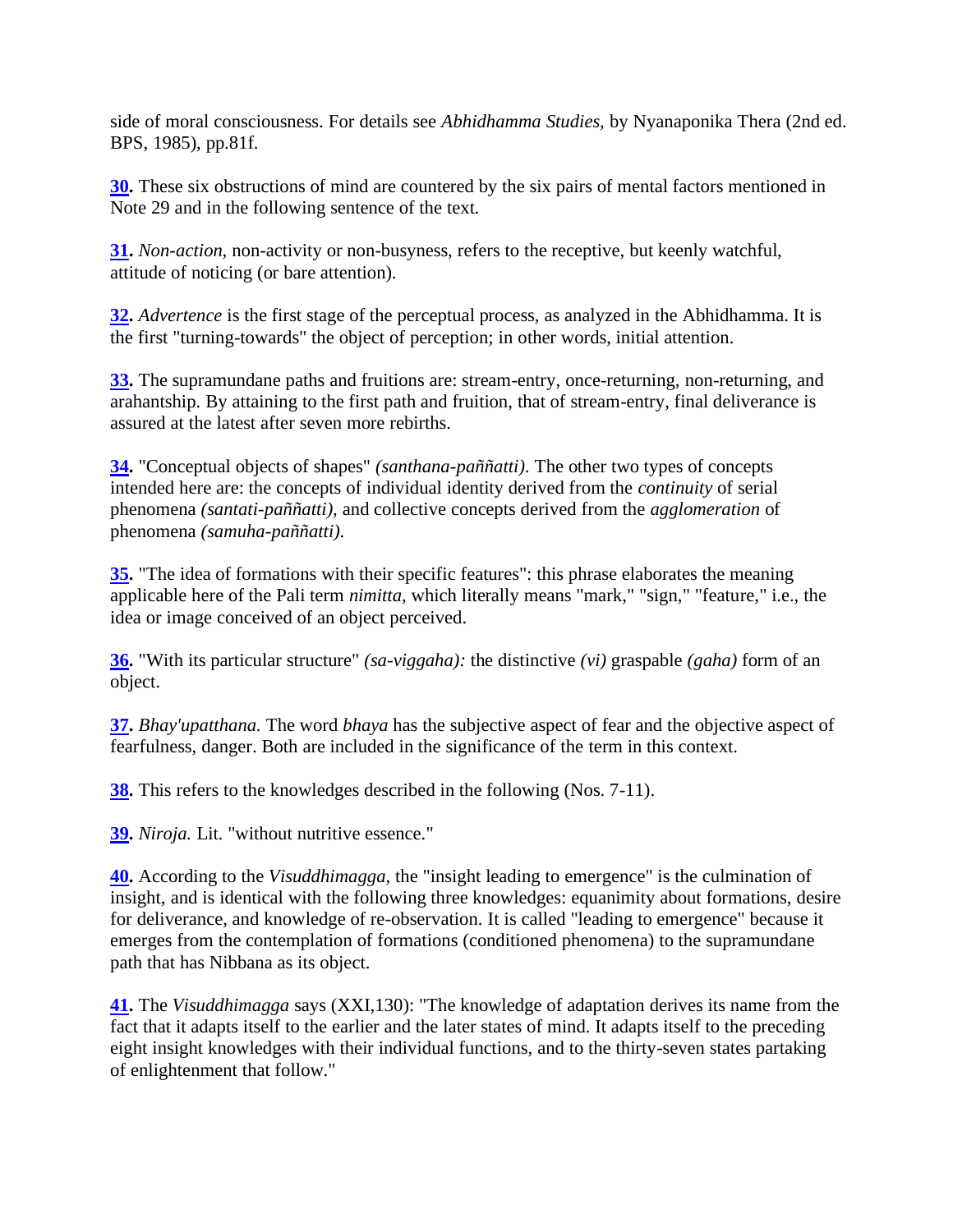**[42.](http://www.accesstoinsight.org/lib/authors/mahasi/progress.html#t-42)** *Gotrabhu-ñana* (maturity knowledge) is, literally, the "knowledge of one who has become one of the lineage *(gotra)."* By attaining to that knowledge, one has left behind the designation and stage of an unliberated worldling and is entering the lineage and rank of the noble ones, i.e., the stream-enterer, etc. Insight has now come to full maturity, maturing into the knowledge of the supramundane paths and fruitions. Maturity knowledge occurs only as a single moment of consciousness; it does not recur, since it is immediately followed by the path consciousness of stream-entry or once-returning, etc.

**[43.](http://www.accesstoinsight.org/lib/authors/mahasi/progress.html#t-43)** "Path knowledge" is the knowledge connected with the four supramundane paths of streamentry, etc. Here, in this passage, only the path of stream-entry is meant. Path knowledge, like maturity knowledge, lasts only for one moment of consciousness, being followed by the fruition knowledge resulting from it, which may repeat itself many times and may also be deliberately entered into by way of the "attainment of fruition" (see No. 17).

**[44.](http://www.accesstoinsight.org/lib/authors/mahasi/progress.html#t-44)** That means that Nibbana has now become an object of direct experience, and is no longer a mental construct of conceptual thinking.

**[45.](http://www.accesstoinsight.org/lib/authors/mahasi/progress.html#t-45)** The knowledge of reviewing defilements still remaining, does not obtain at the stage of arahantship where all defilements have been eliminated. It may occur, but not necessarily so, at the lower three stages of stream-entry, etc.

#### **[46.](http://www.accesstoinsight.org/lib/authors/mahasi/progress.html#t-46)** See [Note 43.](http://www.accesstoinsight.org/lib/authors/mahasi/progress.html#n-43)

**[47.](http://www.accesstoinsight.org/lib/authors/mahasi/progress.html#t-47)** The five spiritual faculties *(indriya)* are: faith, energy, mindfulness, concentration, and wisdom. For details see *The Way of Wisdom* by Edward Conze (BPS Wheel No.65/66).

#### The Venerable Mahasi Sayadaw

Mahasi Sayadaw, the Venerable U Sobhana Mahathera, was the son of U Kan Htaw and Daw Shwe Ok of Seikkhun village, which is about seven miles to the west of Shwebo Town, a onetime capital of the founder of the last Burmese dynasty. He was born on the third waning of the month of second Waso in the year 1266 of the Burmese Era (29 July 1904). At the age of six, he began his studies at a monastic school in the same village, and at the age of twelve he was ordained a samanera (novice). On reaching the age of twenty, he was ordained a bhikkhu on the fifth waning of the month of Tazaungmon in the year 1285 of the Burmese Era (23 November 1923). He then passed the Government Pali examinations in all the three classes of Pathamange, Pathamalat and Pathamagyi in the following three successive years.

In the fourth year after his bhikkhu ordination, he proceeded to Mandalay — a former capital of Burma — where he continued his further studies in the Khinmagan Kyaung Taik under various monks of high scholastic fame. In the fifth year he went to Moulmein where he took up the work of teaching the Buddhist scriptures at a monastery known as Taung Waing Galay Taik Kyaung.

In the eighth year after his ordination, he and another monk left Moulmein equipped with the bare necessities of a bhikkhu (i.e., almsbowl, a set of three robes, etc.) and went in search of a clear and effective method in the practice of meditation. At Thaton he met the well-known meditation instructor, the Venerable U Narada, who is also known as "Mingun Jetawun Sayadaw the First."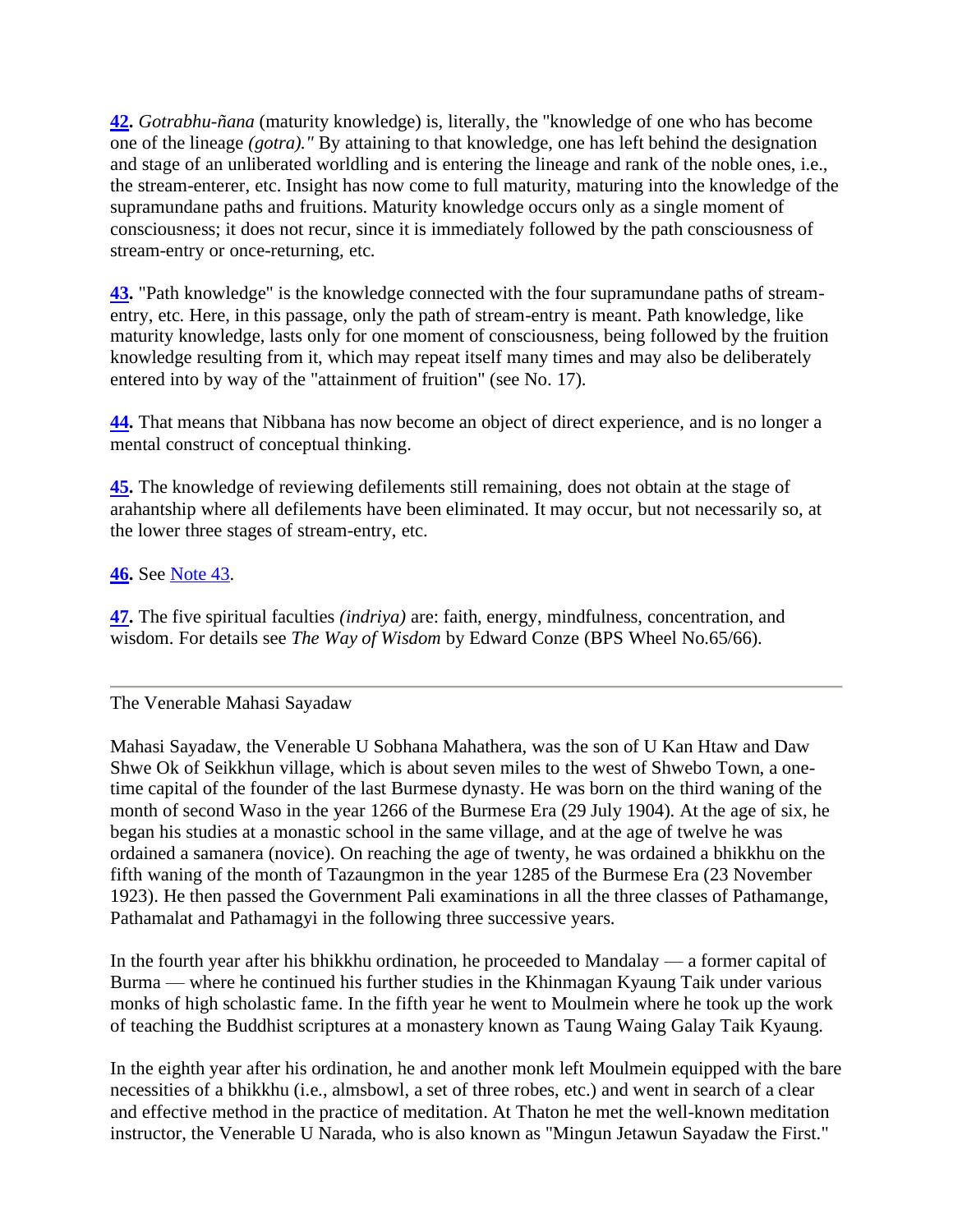He then placed himself under the guidance of the Sayadaw and at once proceeded with an intensive course of meditation.

After this practical course of meditation he returned to Moulmein and continued with his original work of teaching Buddhist scriptures. He sat for the Pali Lecturership Examination held by the Government of Burma in June 1941 and succeeded in passing completely at the first attempt. He was awarded the title of Sasanadhaja Siri Pavara Dhammacariya.

In the year 1303 of the Burmese Era (1941) and in the eighteenth year of his bhikkhu ordination he returned to his native village (Seikkhun) and resided at a monastery known as "Maha-Si Kyaung" because a drum (Burmese: *si)* of unusually big *(maha)* size is housed there. He then introduced the systematic practical course of Satipatthana meditation. Many people, bhikkhus as well as laymen, gathered round him and took up the strict practical course, and were greatly benefited by his careful instructions. They were happy because they began to understand the salient features of Satipatthana and had also learned the proper method of continuing the practice by themselves.

In the year 1311 B.E. (1949) the then Prime Minister of Burma, U Nu, and Sir U Thwin, executive members of the Buddha Sasananuggha Association, requested the Venerable Mahasi Sayadaw to come to Rangoon and give training in meditative practice. In his twenty-sixth year of bhikkhu ordination, he therefore went to Rangoon and resided at the Thathana Yeiktha, the headquarters of the Association, where since then intensive training courses have been held up to the present day.

Over 15,000 persons have since been trained in that center alone and altogether over 200,000 persons have been trained throughout Burma, where there are more than 100 branches for the training in the same method. This method has also spread widely in Thailand and in Sri Lanka.

Mahasi Sayadaw was awarded the title of Agga-Maha-Pandita in the year 1952.

He carried out the duties of the Questioner *(pucchaka)* at the Sixth Buddhist Council (Chattha Sangayana) held at Rangoon for two years, culminating in the year 2500 of the Buddhist Era (1956). To appreciate fully the importance of this role it may be mentioned that the Venerable Maha-Kassapa, as Questioner, put questions at the First Council held three months after the passing away of the Buddha. Then the Venerable Upali and the Venerable Ananda answered the questions. At the Sixth Council, it was Tipitakadhara Dhammabhandagarika Ashin Vicittasarabhivamsa who answered the questions put by the Venerable Mahasi Sayadaw. The Venerable Mahasi Sayadaw was also a member of the committee that was responsible, as the final authority, for the codification of all the texts passed at the Sixth Council.

He has written several books on meditation and the following notable works may be mentioned.

(1) *Guide to the Practice of Vipassana Meditation* (in Burmese) — 2 volumes.

(2) Burmese translation of the Maha-satipatthana Sutta, with notes.

(3) *Visuddhiñana-katha* (in Burmese and Pali).